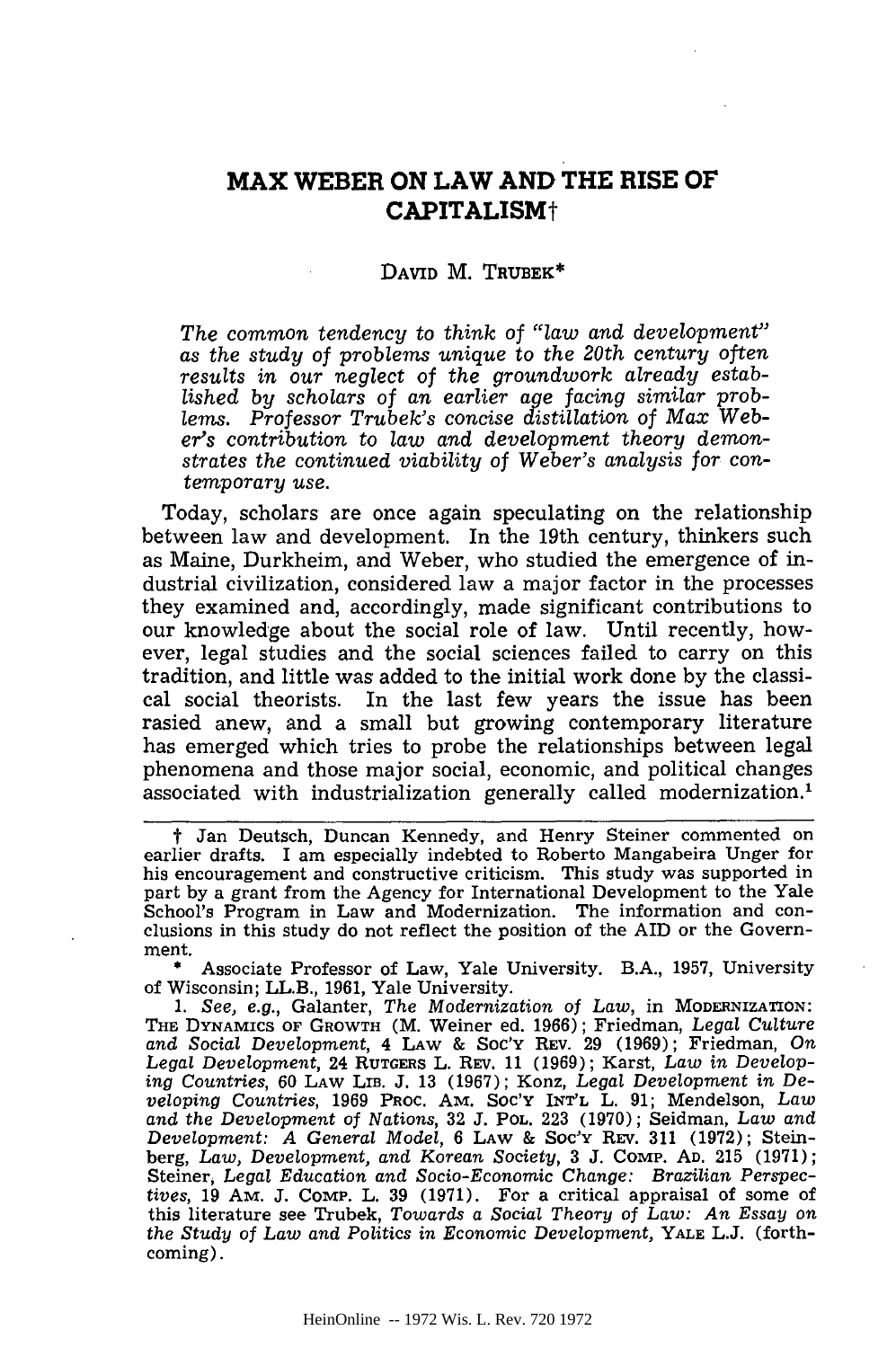The contemporary literature owes a great debt to the work of Max Weber. Of all the classical writers, Weber was most interested in law and legal life. Whether they acknowledge it or not, the authors of recent essays on "law and modernization" draw heavily on his concepts and theories, as well as on his comparative historical studies of the role of law in the rise of capitalism.<sup>2</sup> Despite this renewed interest in Weber's work and the burgeoning general scholarship on Weber, there is no systematic acccount of his ideas on the relationship between law and capitalist economic organization.<sup>3</sup> As a result, his ideas on this subject are often either overlooked or misunderstood and misused.

Given the nature of Weber's work on law, this is not surprising. While he had very clear ideas about the relationship between law and economic development, Weber never set these forth in one easily accessible discussion. His views on this issue are analyzed at various points in the vast corpus of his work. Even his extended discussions of law, while full of striking and suggestive conclusions, are incomplete and extremely hard to follow. Thus, it is no surprise that subsequent scholars have found Weber a difficult starting point for further thought.

Yet Weber's work provides an essential beginning for further work. No other writer has yet to match or excel the scope and power of Weber's treatment. Beneath the difficult prose and unfamiliar terminology, his writings are as fresh as the contemporary literature, and usually more enlightening. My goal in this essay is to make Weber's thought on the relationship between law and economic development more generally accessible to legal scholars and social scientists. To this end, I have tried to set forth the concepts he employed, the methods he used, the theories he developed, and the conclusions he reached about the role of legal institutions in the rise of capitalism. I shall examine his basic ideas about law in economy and society, the specific role of law in capitalism, and the manner in which legal developments in Europe facilitated the rise of the modem industrial, capitalist system. I hope this analysis will contribute not only to the study of law and modernization, but also to its parent discipline, the general sociology of law.

## I. LAW **IN** *Economy and Society*

Max Weber dedicated much of his energy to explaining why industrial capitalism arose in the West. While he recognized that

<sup>2.</sup> *See, e.g.,* the essays by Friedman, Galanter, Seidman, Steinberg, and Steiner cited note 1 *supra.*

<sup>3.</sup> The most detailed secondary treatment of Weber's theories of law can be found in Rheinstein, *Introduction* to MAX **WEBER ON** LAW **IN ECON-OMY AND** SOCIETY, (M. Rheinstein ed. 1954), and R. BENDIX, MAX WEBER, **AN INTELLECTUAL** PORTRAIT 385-457 (1962) [hereinafter cited as **BENDIX].** I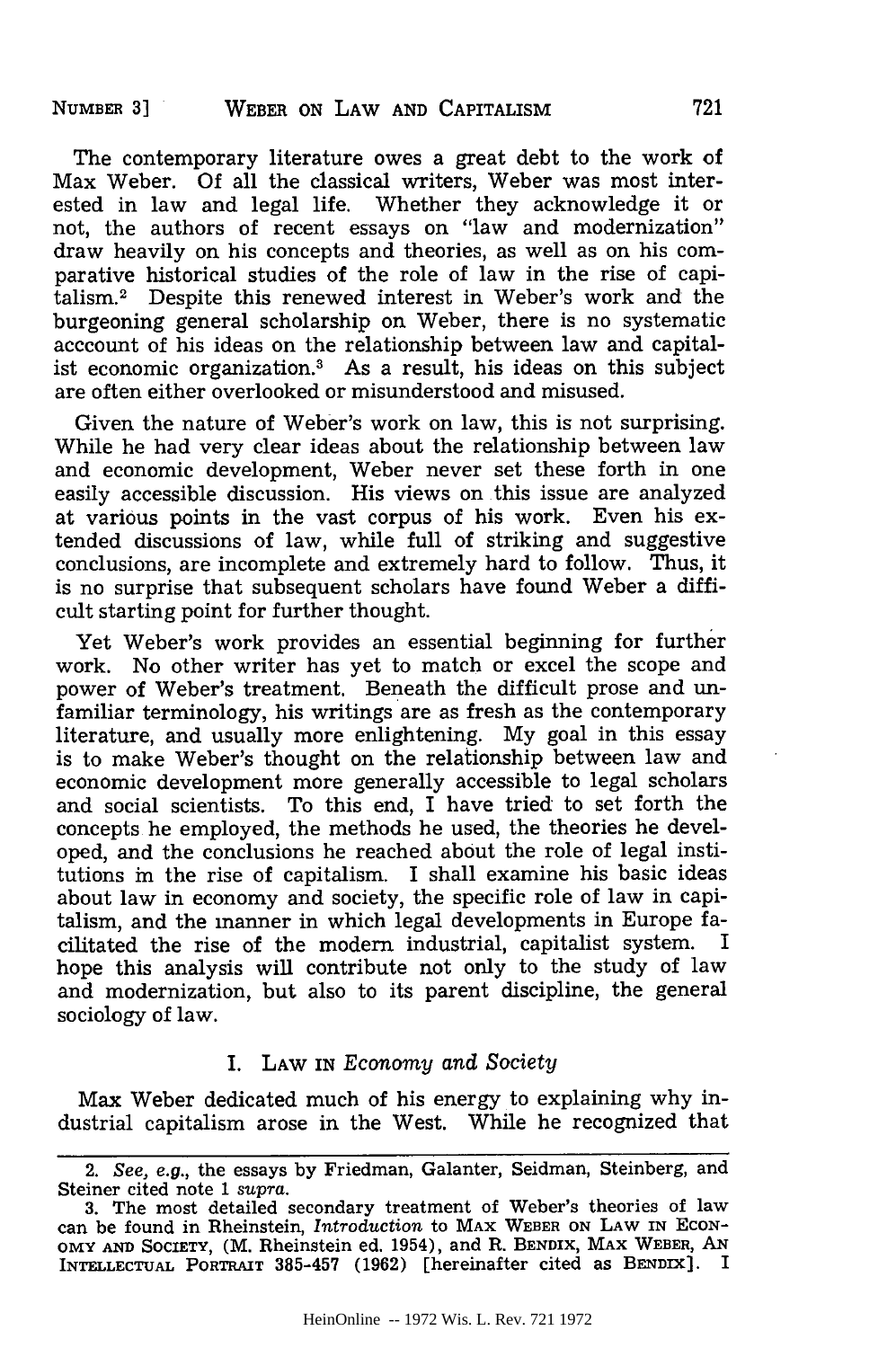this was an historical issue, Weber did not limit himself to historical methods. Rather, he attempted to construct a sociological framework which could guide historical research. This framework identified the main analytic dimensions of society and the concrete structures that correspond to them. Weber focused on polity, social structure, economy, religion, and law, and the political, social, economic, religious, and legal structures of given societies. He felt that these dimensions, with their associated structures, must be separated and investigated so that their interrelationships in history can best be understood. Using these methods, he argued, particular events in history can be explained.

The "event" he sought to explain was the fact that the modern system of industrial (or "bourgeois") capitalism emerged in Europe but not in other parts of the world. Law, he felt, had played a part in this story. European law had unique features which made it more conducive to capitalism than were the legal systems of other civilizations. To demonstrate and explain the significance of these features for economic development, Weber included the sociology of law within his general sociological theory. Thus the monumental treatise *Economy and Society,* which sets forth a comprehensive analysis of his sociological thought, includes a detailed discussion of the types of law, a theory of the relationship between law and the rise of industrial capitalism, and comparative sociological studies which attempt to verify his theory.4

Weber's decision to include law within a general sociological theory can be explained not only by his personal background as lawyer and legal historian, but also by the methods he employed to trace the rise of the distinctive form of economic activity and organization he called bourgeois capitalism. Weber was concerned with explaining the rise of capitalism in the West. This meant he had to discover why capitalism arose in Europe and not in other parts of the world. The way to do this, he thought, was to focus on those aspects of European society which were unique, and which, therefore, might explain why capitalism developed there. This technique is clearly seen in his sociology of law and sociology of religion. The latter examines the relation-

have relied substantially on these excellent discussions, and have, at the same time, focused on aspects of the relationship between law and economy not dealt with by Rheinstein and Bendix.

4. As a legal scholar and historian, Weber wrote on specific questions of legal history. But his most significant attempt to deal with the interrelationships between law and what we call today "development" or "modernization" are contained in his outline of interpretative sociology, *Wirtschaft und Gesellschaft,* which contains a number of extended discussions of law in economy and society, including an extended section explicitly entitled "Sociology of Law." In this paper, **I** have relied primarily on the recent English edition of the complete work, 1-3 M. **WEBER, ECONOMY AND** SOCIETY **(G.** Roth & R. Wittich ed. 1968) [hereinafter cited as **ECONOMY AND** SOCIETY].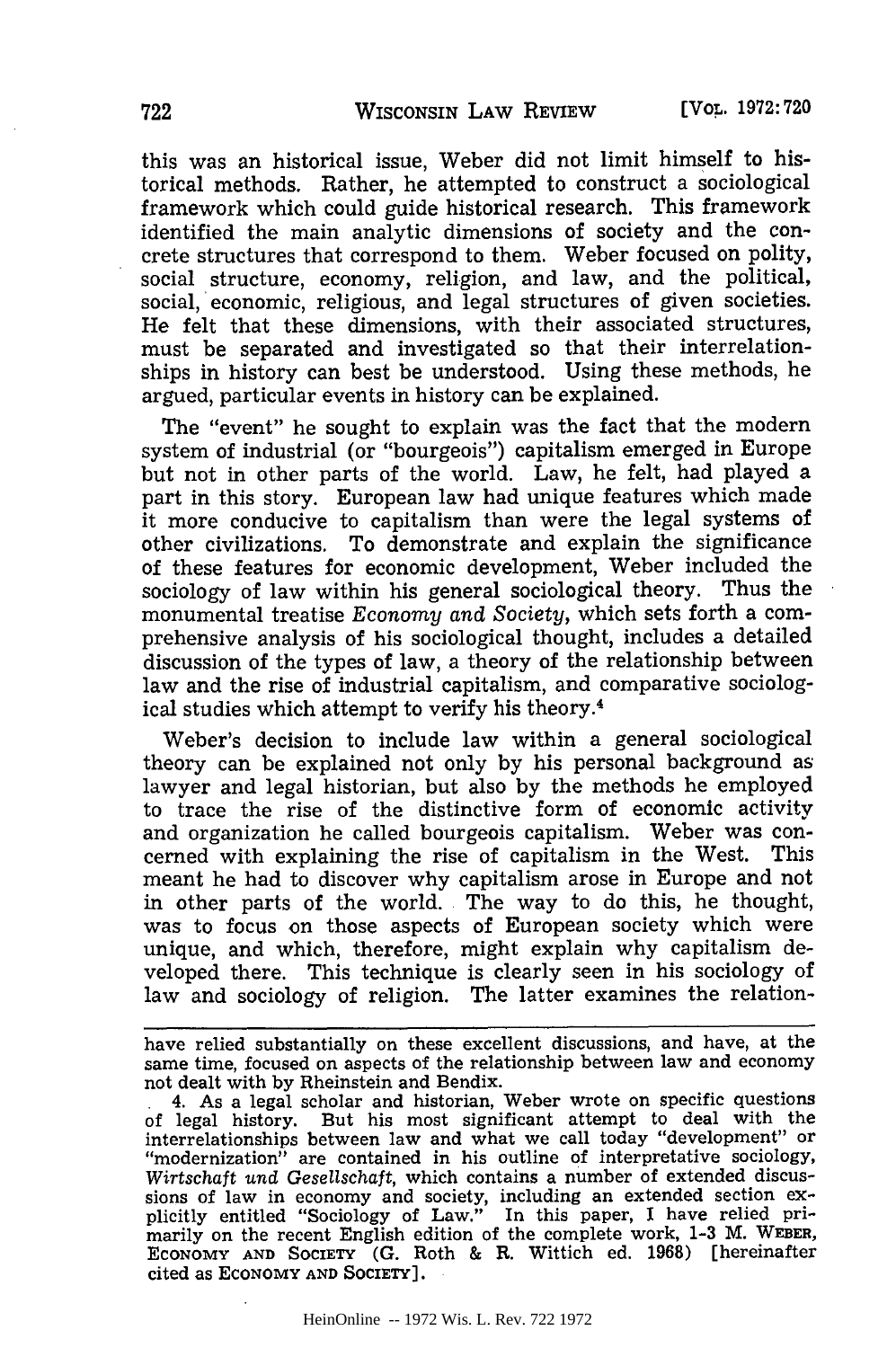ship between unique features in Western religious life and "the spirit of capitalism," while the former identifies unique features of Western legal systems which were especially conducive to capitalist activity.<sup>5</sup>

While Weber believed that Western law had particular features which helped explain why capitalism first arose in Europe, he did not think that the West alone had "law." Weber had a broad concept of law that embraced a wide range of phenomena in very different- societies. Nevertheless, he drew sharp distinctions between the legal systems of different societies. Most organized societies have "law," but the European legal system differs significantly from others. He developed typologies that permitted him to distinguish European law from the legal order of other civilizations, and then conducted historical studies designed to show the origins of the unique features of European law.

At the same time, through parallel theoretical analysis, Weber found it possible to show how a certain type of legal system fitted the needs of capitalism. Finally, he returned to history in order to demonstrate that, of all the great civilizations-Europe, India, Islam, China-only Europe developed this particular type of law. $6$  Since, at the same time, capitalism arose first in Europe, this analysis suggested very strongly that European law played an important role in the emergence of the capitalist economic system.

Weber stressed his belief that the unique legal aspects of European society were not the mere result or reflex of economic phenomena. He explicitly and repeatedly denied that the special features of European legal systems were caused by capitalism itself. Rejecting the Marxian deterministic theory which held that legal phenomena were caused by underlying economic forces,7 he demonstrated that what was unique in the European legal systems had to be explained by such noneconomic factors as the internal needs of the legal profession, and the necessities of political or-

**6.** M. **WEBER,** *supra* note **5,** at **25.**

<sup>5.</sup> The program of inquiry is explicitly set forth in Weber's introduction to his sociology of religion. This is reprinted in M. **WEBER,** THE **PROTESTANT ETHIC AND THE SPIRIT OF CAPITALISM** 13-34 **(1958).** Bendix sees the sociology of law as an extension of the basic program that began with the sociology of religion. **BENDIX 279.**

**<sup>7.</sup>** Weber's relationship to Marxism is complex, and his dialogue with Marxist ideas heavily influenced his sociology of law. Weber rejected the Marxist philosophy of history and the idea that law was a "superstructure" reflecting an economic "base," but incorporated substantial elements of the Marxian analysis of capitalist society. For a general discussion of the relationship between Weber and Marxism see **A. GIDDENS, CAPITALISM AND MODERN SOCIAL THEORY (1971);** Roth, *The Historical Relationship* to *Marxism,* in R. BENDIX **& G. ROTH, SCHOLARSHIP AND PARTISAN-SHIP: ESSAYS ON** MAX **WEBER** 227-52 (1971); Vincent, *Remarques Sur Marx* et *Weber,* comme theoriciens du *droit et* de l'etat, 1964 ARCHIVE **DE LA** PHILOSOPHIE **DU** DROIT 229.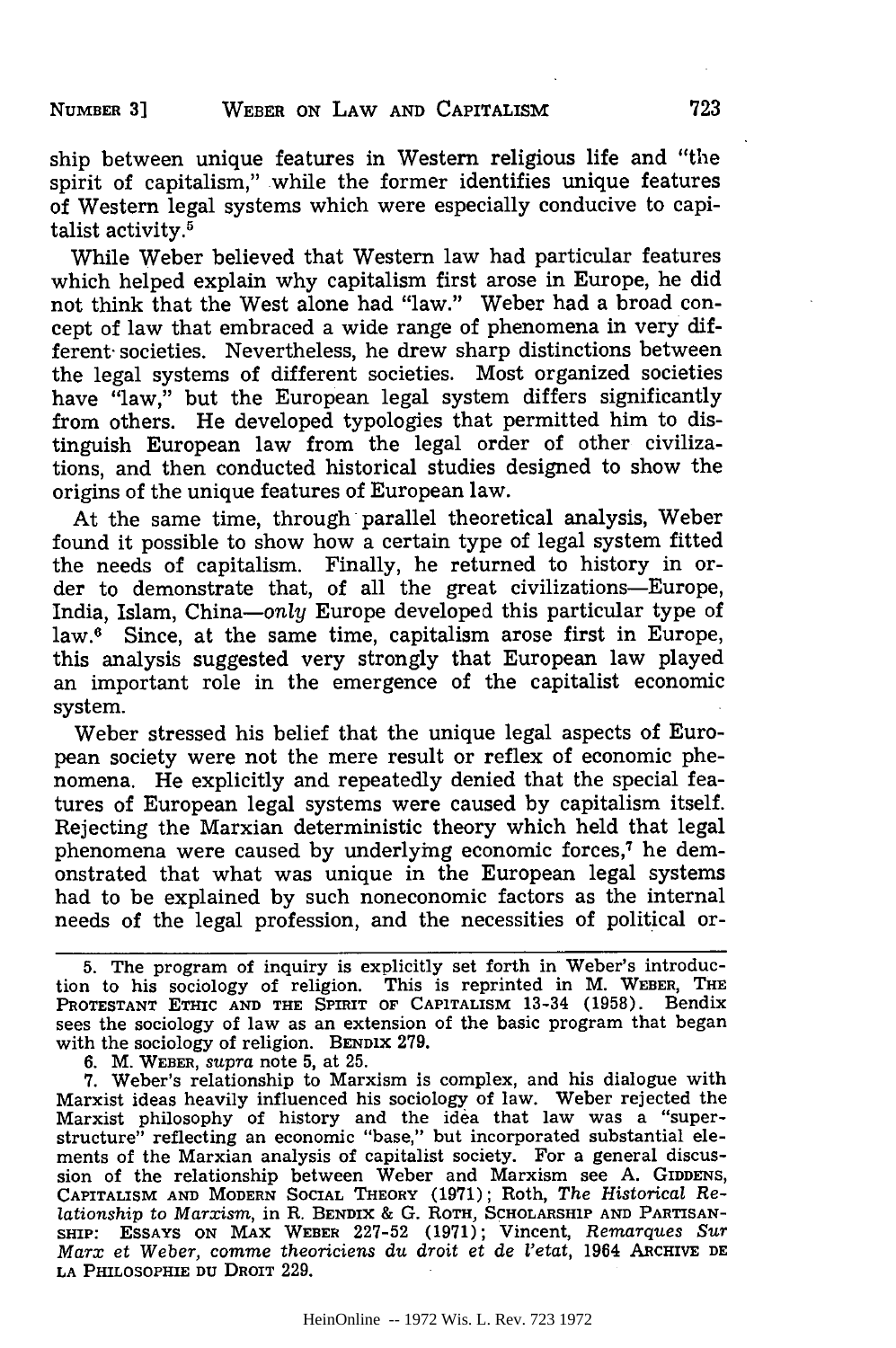ganization. Economic factors-specifically, the economic needs of the bourgeois classes-were important but not determinative in shaping the particular legal institutions of Europe.<sup>8</sup>

These institutions differed from those of other civilizations in their formal and structural qualities-or as Weber somewhat misleadingly put it, in their degree of "rationality." The uniqueness of European law-and the affinities between this system and capitalism-lay not so much in the content of substantive provisions as in the forms of legal organization and the resulting formal characteristics of the legal process. Weber's contrasts between the legal systems of Europe and such civilizations as China did not focus on the presence or absence of specific rules of law, although these were not ignored.9 Rather he was concerned with such questions as whether legal organization is differentiated or is fused with political administration and religion, whether law is seen as a body of manmade rules or as a received corpus of unvarying tradition, whether legal decisions are determined by prior general rules or are made on an ad hoc basis, and whether rules are applied universally to all members of a polity or if specialized law exists for different groups.

The European legal system was distinct in all these dimensions. Unlike the legal systems of other great civilizations, European legal organization was highly differentiated. The European state separated law from other aspects of political activity. Specialized professional or "status" groups of lawyers existed. Legal rules were consciously fashioned and rulemaking was relatively free of direct interference from religious influences and from other sources of traditional values. Concrete decisions were based on the application of universal rules, and decisionmaking was not subject to constant political intervention.

Thus Weber believed that European law was more "rational" than the legal systems of other civilizations, that is, it was more highly differentiated (or autonomous), consciously constructed, general, and universal. But he also attempted to show that no other civilization had been capable of developing this type of legal order. European law was the result of the interaction of many forces. Its ultimate form was shaped not only by very distinct features in Western legal history-especially the Roman law tradition and aspects of medieval legal organization-it was also molded by general and often distinct trends in the religious, economic, and political life of the West. The other civilizations he studied lacked this special legal heritage, and failed to develop the religious ideas, political structures, and economic interests which facilitated the growth of rational law in Europe.

<sup>8.</sup> See, e.g., 2 **ECONOMY AND SOCIETY** 883; M. WEBER, **THE RELIGION OF CHINA** 149-50 **(1951)** [hereinafter cited as **THE** RELIGION **OF** CHINA].

*<sup>9.</sup> See,* e.g., **THE** RELIGION **OF CHINA** 100-04, 147-50.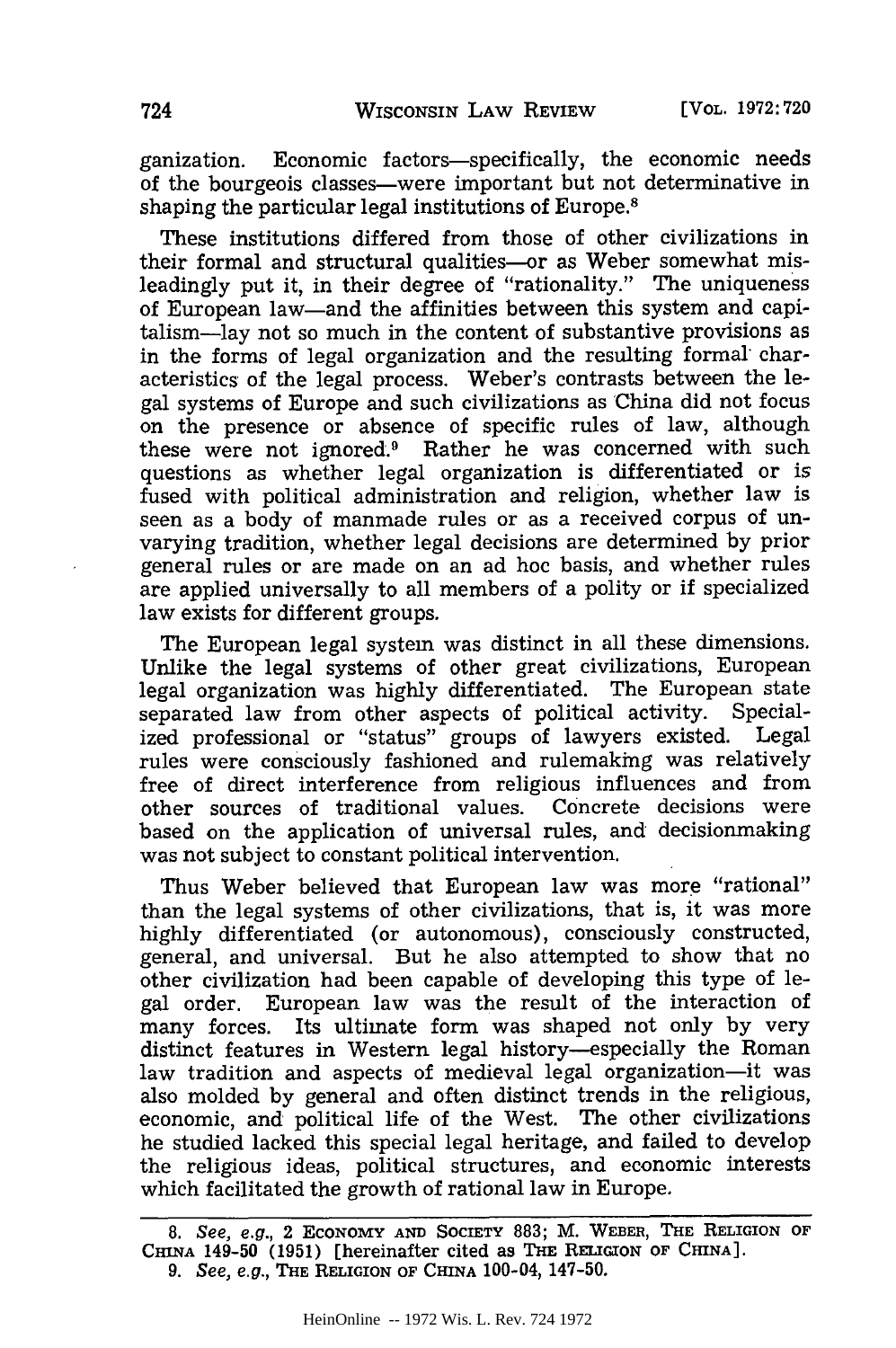The failure of other civilizations to develop rational law helped explain why only in Europe could modern, industrial capitalism arise. Weber believed that this type of capitalism required a legal order with a relatively high degree of "rationality." Since such a system was unique to the West, the comparative study of legal systems helped answer Weber's basic question about the causes of the rise of capitalism in Europe.

## II. RECONSTRUCTING WEBER'S **ANALYSIS:** THE **CONCEPT** OF LAW **AND** ITS RELATIONSHIP TO DOMINATION

To understand how Weber reached these conclusions, it is necessary to reconstruct the details of his argument. The position I have stated in the preceeding paragraphs emerges from a synthetic analysis of the various discussions of law and capitalism in his work. Because Weber did not give us a finished, systematic treatment of these themes, I shall attempt a reconstruction that will permit us to understand why Weber chose to focus on the autonomy, generality, and universality of the European legal system; why he felt that such a system could only have come into existence in Europe; and why such a system should be necessary for, or at least highly conducive to, capitalist economic development.

## *A. Weber's Concept of Law: Coercion, Legitimacy, and Rationality*

Despite his predilection for careful definitions, I do not believe Weber had one, clear-cut notion of "law." While he specifically defines law at several points, the discussion at other places in his work overflows the neat boundaries he himself sets up. The term "law" is used to describe rather varied phenomena; it is, however, possible to identify the essential elements of law and to show the areas in which legal phenomena display their most important variations.

There are certain central themes in the Weberian discussion of law. Law is associated with organized coercion, with legitimacy and normativeness, and with rationality. These elements deserve separate consideration.

Weber is frequently cited for the famous definition of law set forth in chapter I of *Economy and Society,* in which law is identified merely with organized coercion, or power. In establishing the fundamental concepts of his sociological system Weber stated that:

An order will be called **. . .** *law* if it is externally guaranteed by the probability that physical or psychological coercion will be applied by a *staff* of people in order to bring about compliance or avenge violation.<sup>10</sup>

**<sup>10. 1</sup> ECONOMY'AND SOCIETY 34.**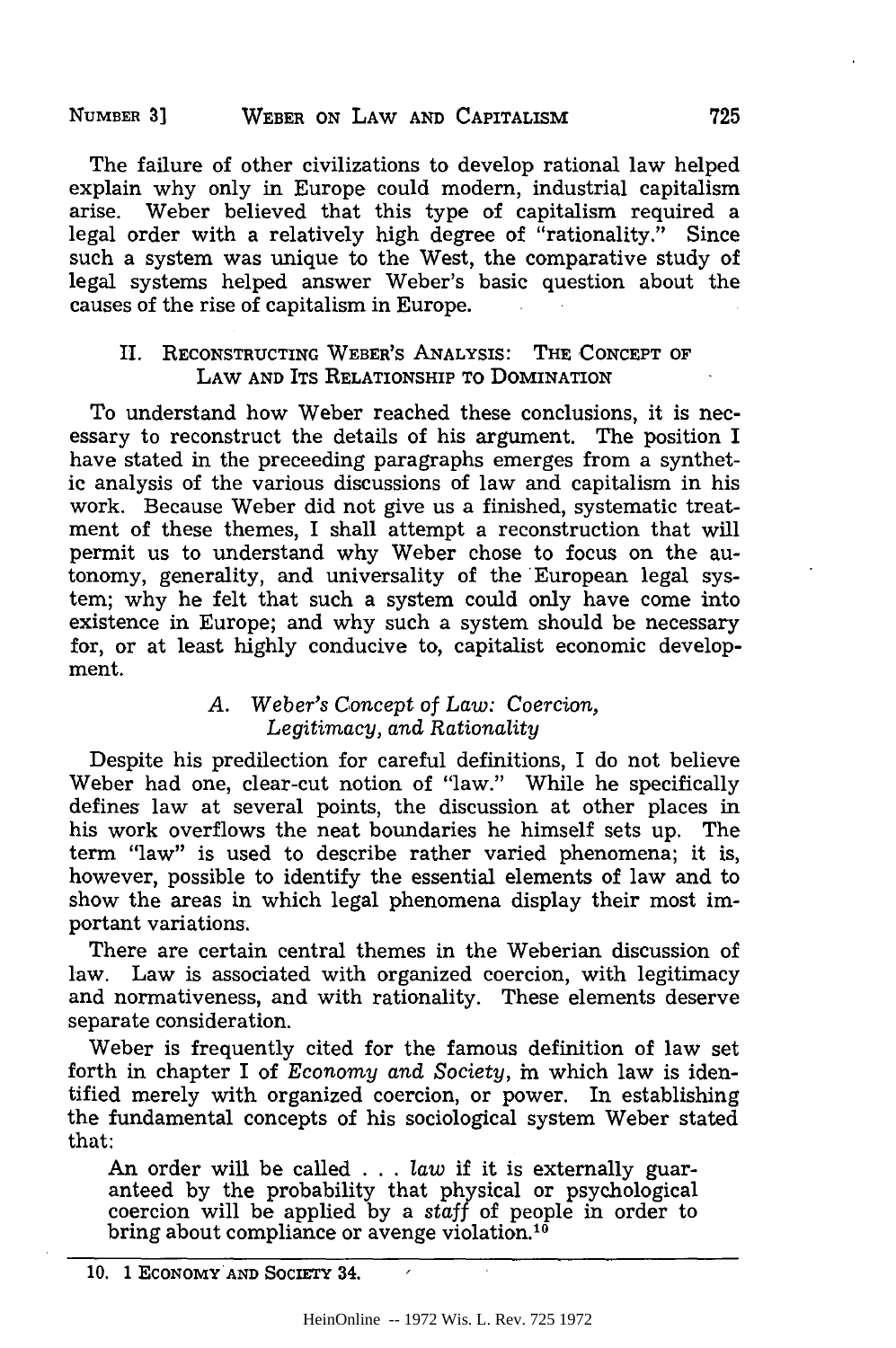Taken by itself, this definition seems both over and underinclusive. On the one hand, it fails to distinguish law from commands backed by threats, and thus seems to deny its relationship with rules. On the other hand, it holds that rules without organized coercive machinery are not law. Thus it can be attacked both by those who wish to find law without organized political force, *and* by those who do not want law to refer to every coercively backed action, whether of political authority or not.

There is no doubt that Weber stressed the coercive quality of law. As I shall demonstrate, legal coercion is a key feature of Weber's model of a functioning market economy. Nevertheless, further analysis reveals that Weber used a much more complex concept of law than the one quoted. Indeed, seen in context, the very definition itself suggests that coercion was only one pole of Weber's idea. The other was a concept of law as one form of "legitimate order," a term Weber uses to refer to any structured source of guidelines for right conduct. $11$ 

Thus, in the Weberian scheme, law is a subclass of a category called legitimate or normative orders. All such orders are (1) socially structured systems which contain (2) bodies of normative propositions that (3) to some degree are subjectively accepted by members of a social group as binding for their own sake, without regard for purely utilitarian calculations of the probability of coercion.<sup>12</sup> "Law" is distinguished from other forms of normative orders on the grounds that it *additionally* involves specialized agencies enforcing norms through coercive sanctions. "'Law' **. ..**is simply an 'order'," he said, "endowed with certain specific guarantees of the probability of its empirical validity."<sup>13</sup> Coercion is introduced to distinguish law from convention-a distinction Weber explicitly indicated was purely arbitrary—but both law and convention must be legitimate. Since it combines legitimacy and coercion, law is both power and authority: neither of these polar concepts is by itself adequate to catch Weber's idea of law.'4

Thus, one should not be misled by the emphasis on coercion in the original definition. Weber thought of law, like custom and convention, as one of the basic sources of normative guidance in society, a place where men look to determine how they ought to be-

14. *Id.* at 34-35. From the text, it should be clear that Weber, like other founders of modern sociology, struggled with the contrast between authority and power that had become vivid in the 19th century. Certain aspects of his definition of law relate it to power (coercion); others place it within the sphere of authority (legitimacy). While this ambiguity may complicate the task of interpretation, the resulting definition probably catches well the dual character of modern law. For an excellent discussion of the contrast between power and authority in Weber and others see R. **NISBET, THE SOCIOLOGICAL TRADITION 107-73 (1966).**

**ll.** *Id.* at 31-36.

<sup>12.</sup> *Id.*

<sup>13.</sup> *Id.* at 313.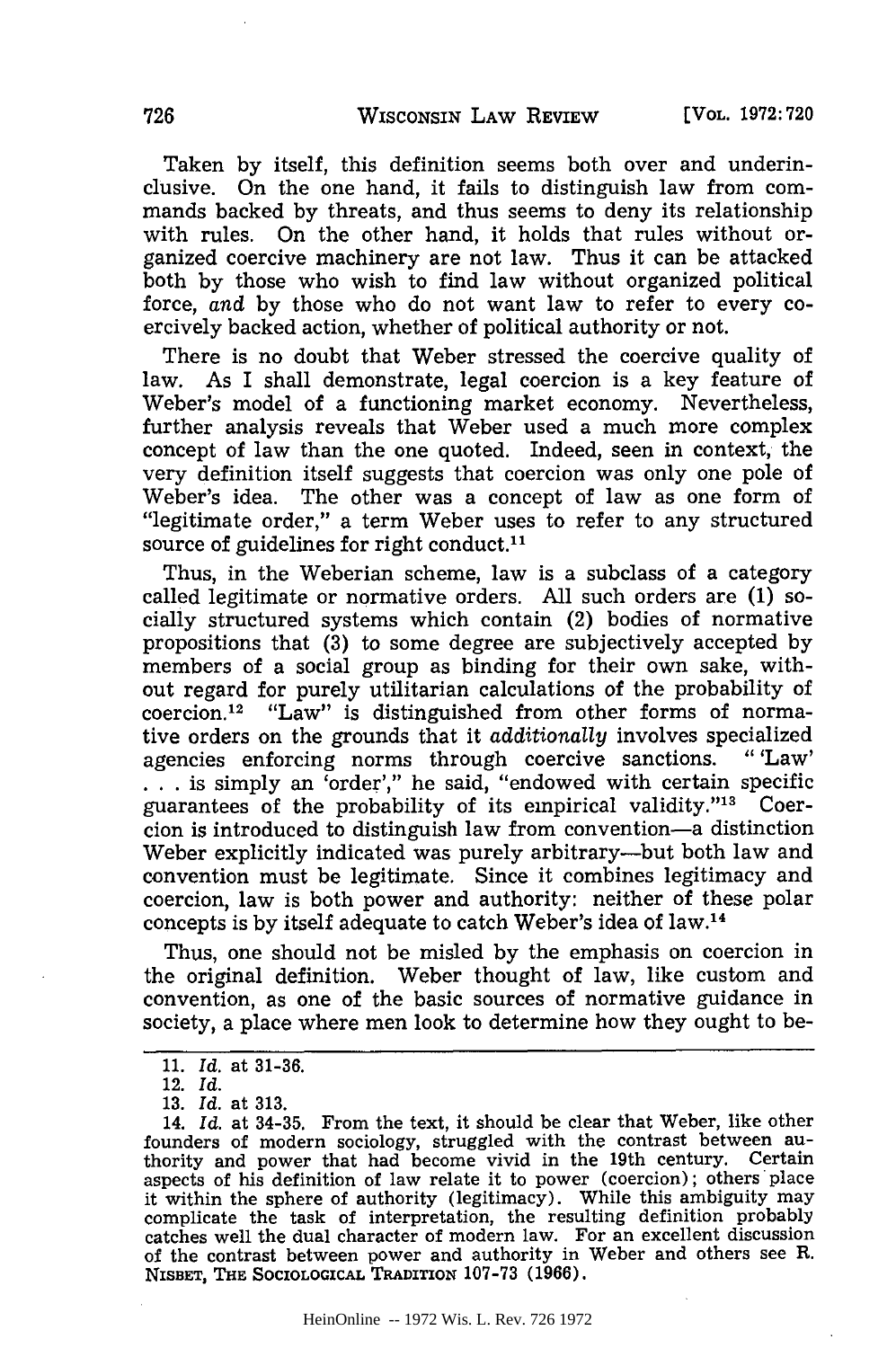have. "Orders" which have coercive powers were called "law," but not all law was coercion. Precepts and principles may be stated by the legal order and yet men may accept them as obligatory without actual coercion. Weber saw that law can be a source of legitimate authority in society, and was very much interested in the reasons why men might accept legal obligations as binding without specifically being threatened by sanctions. In exploring Weber's discussion of law, therefore, its normative aspect must not be overlooked.

The final dimension of law in Weber's scheme was its "rationality." Weber distinguished various types of law in terms of relative degrees of rationality. Close analysis shows that Weber's notion of legal rationality really measures the degree to which a legal system is capable of formulating, promulgating, and applying universal rules. Thus, while in Weber's analysis "law" is not necessarily a matter of rules (the term law describing a broad, generic category), the major distinction among types of law is their capacity to develop a system of universally applicable rules.

To recapitulate, the essential elements of Weber's broad concept of "law" are that it be a system of standards, maxims, principles, or rules of conduct, to some degree accepted as obligatory by the persons to whom it is addressed, and backed by a specialized enforcement agency employing coercive sanctions. To the extent that sanctions are applied in accord with a system of rules, law is said to be "rational."

Weber was concerned with possible variations along two dimensions of this definition. Law, as Weber conceived it, can be said to vary in its degree of *rationality* and in the nature of its *legitimacy.* The degree of law's rationality is, furthermore, related to the nature of its legitimacy. Weber discussed historical variations along these dimensions in order to determine their significance for the rise of capitalism.

## **1. VARIATIONS IN LEGAL RATIONALITY: THE TYPES OF LEGAL "THOUGHT"**

In order to explore the historical significance of legal systems, 'Weber constructed ideal types of different legal orders. These types were methodological artifices which permitted him to examine and compare the legal systems of concrete societies. They did not reflect any particular concrete legal system, but rather included complexes of typical features that can be found in real systems and which highlight the problems that Weber wanted to explore.

Weber's typology of legal systems must be seen in the context of his overall analysis of legal "rationality." It attempts to differentiate those dimensions of legal organization and the law-society re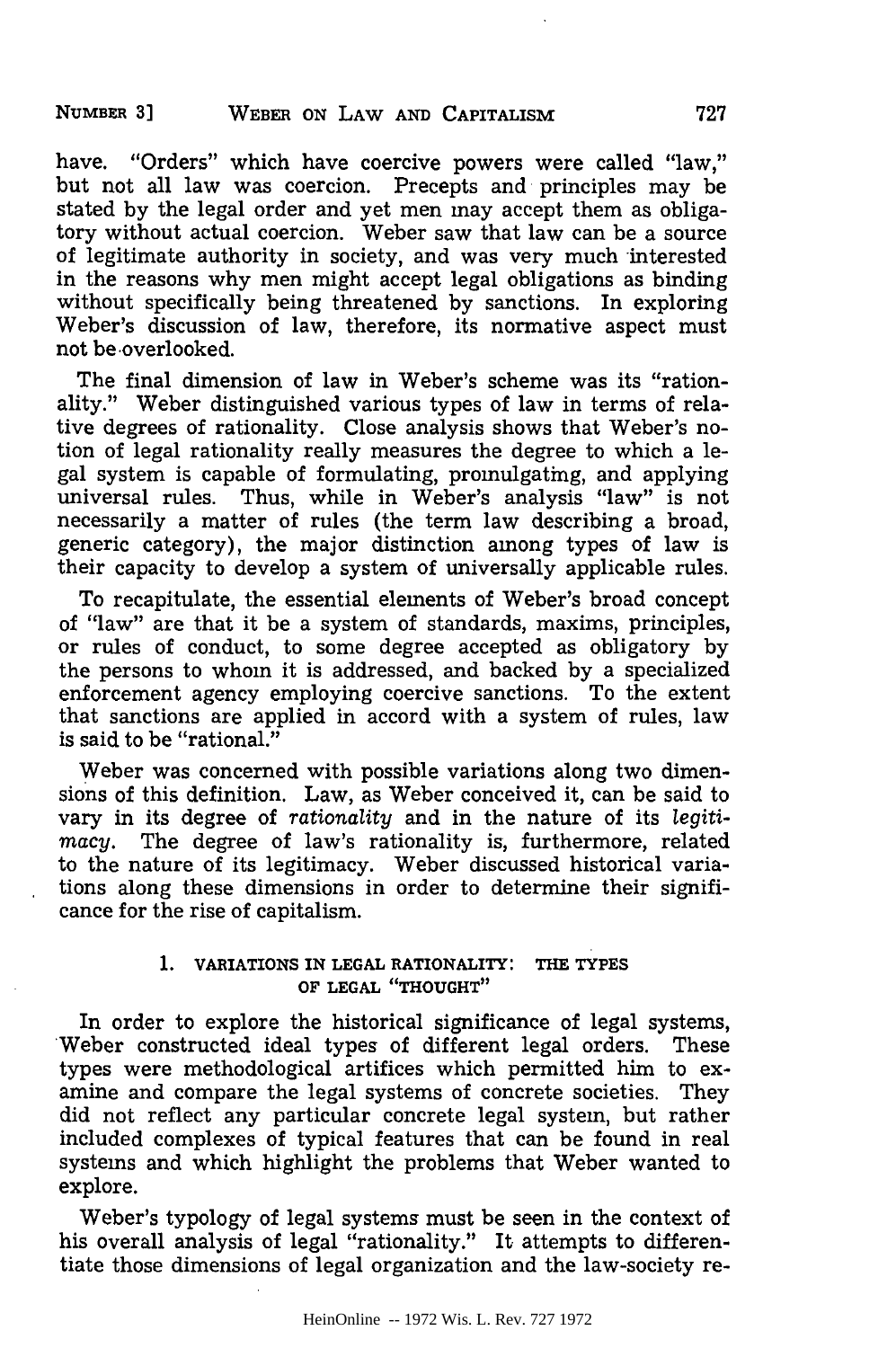lationship which he believed influenced rationality. The various types, therefore, chart differences that exist between the way legal systems handle the characteristic problems of formulating authoritative norms ("lawmaking") and of applying such norms to specific instances ("lawfinding"). These are distinguished in ways that are designed to measure degrees of rationality.

There are a number of possible approaches to norm formulation or lawmaking. A society may or may not have an explicit set of legal precepts that are thought to be obligatory on its members. To the extent that it has such precepts, they may be viewed as consciously constructed or they may be thought to have been handed down by some primal law giver and thus have a sacred, unchanging quality. And to the extent that precepts are recoguized as consciously wrought, they may seem merely instrumental to the achievement of some extrinsic set of concrete goals, such as religion or political ideology, and thus should be obeyed only to the extent that they fulfill this purpose. Alternatively, the set of precepts may be seen as autonomous from a specific set of social purposes and thus should be obeyed for their own sake.

Similarly, lawfinding, or the application of norms, has its characteristic variations. Decisions may be reached on magical grounds. Cases may be decided by individuals who are thought to have some form of extraordinary power and their judgments are obeyed because of a belief in their magic. On the other hand, decisions may be based on more secular grounds. Once again, within a secular orientation, variations are possible. Thus lawfinding may be oriented toward the resolution of specific conflicts and the determination of the concrete equities of a situation, toward the more-or-less stereotypical application of precedent, or toward the application of general rules through cognitive techniques.

Weber was concerned with differentiating these variations in legal systems, and specifically in measuring for any actual system the extent to which decisions are (1) determined by prior existing general rules of universal application and (2) established by differentiated legal organs.

Although these are the major issues Weber was concerned with, he expressed himself in a very different way. The Weberian system is labeled a typology of "legal thought" and organizes legal systems in accordance with what Weber called the rationality of lawmaking and lawfinding. This aspect of the discussion has led to great confusion about what he was driving at. In the discussions of Weber's work, it is rare to see the categories of rationality related to the underlying theories of differentiation, generality, and universality. If this is done, however, Weber's argument becomes clearer.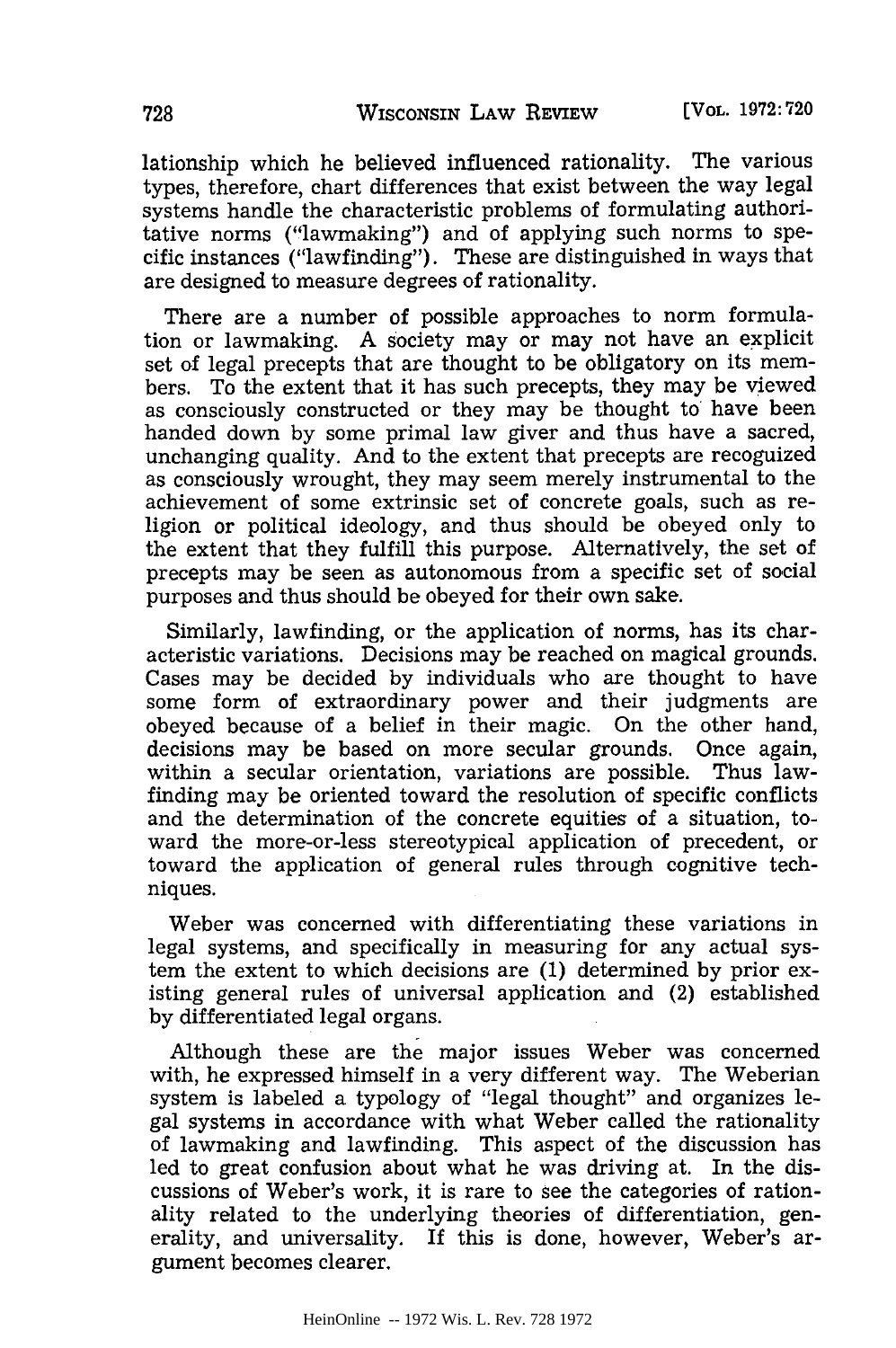Weber himself classified legal systems into distinct categories depending on how law is both made and found. Law may be found and made either *irrationally* or *rationally.* Law can be either (1) formally or (2) substantively irrational, or (3) substantively or (4) formally rational. Finally, formally rational law can be "formal" either in an "extrinsic" or "logical" sense.<sup>15</sup>

There are thus two major dimensions of comparison: the extent to which a system is formal, and the extent to which it is rational. If these terms are analyzed, one finds that "formality" can be considered to mean "employing criteria of decision intrinsic to the legal system" and thus measures the degree of systemic autonomy, while "rationality" means "following some criteria of decision which is applicable to all like cases" and thus measures the generality and universality of the rules employed by the system. The relationship between Weber's typology and the concepts of differentiation and generality can be shown by the following table:

## TABLE I

## THE TYPOLOGY OF LEGAL SYSTEMS CLASSIFIED BY FORMALITY **AND** RATIONALITY OF DECISIONMAKING **PROCESSES**

## DEGREE OF GENERALITY OF **LEGAL** NORMS

LOW

| -<br>ã<br>Ľ<br>Β | HIGH | LOGICALLY FORMAL<br>RATIONALITY   | FORMAL<br><b>IRRATIONALITY</b>             |
|------------------|------|-----------------------------------|--------------------------------------------|
|                  | LOW  | <b>SUBSTANTIVE</b><br>RATIONALITY | <b>SUBSTANTIVE</b><br><b>IRRATIONALITY</b> |

מז של

Formally irrational legal decisionmaking is associated with prophetic decisions or revelation. Decisions are announced without any reference to some general standard or even to the concerns of the parties to the dispute. The criteria of decisionmaking is intrinsic to the legal system but unknowable; there is no way the observer can predict the decision, or understand why it was reached. Substantively irrational decisions apply observable criteria but these are always based on concrete ethical and practical considerations of the specific cases. It is possible to understand these decisions after the fact, but unless a sytem of precedent arises, it is difficult to generalize from the concrete cases. Substantively

**<sup>15.</sup>** 2 **ECONOMY AND** SOCIETY 653-58. "Extrinsic" rationality, which means ritualistic reliance on such things as seals and other legal formalities, is not central to Weber's overall analysis and is not discussed in the subsequent analysis.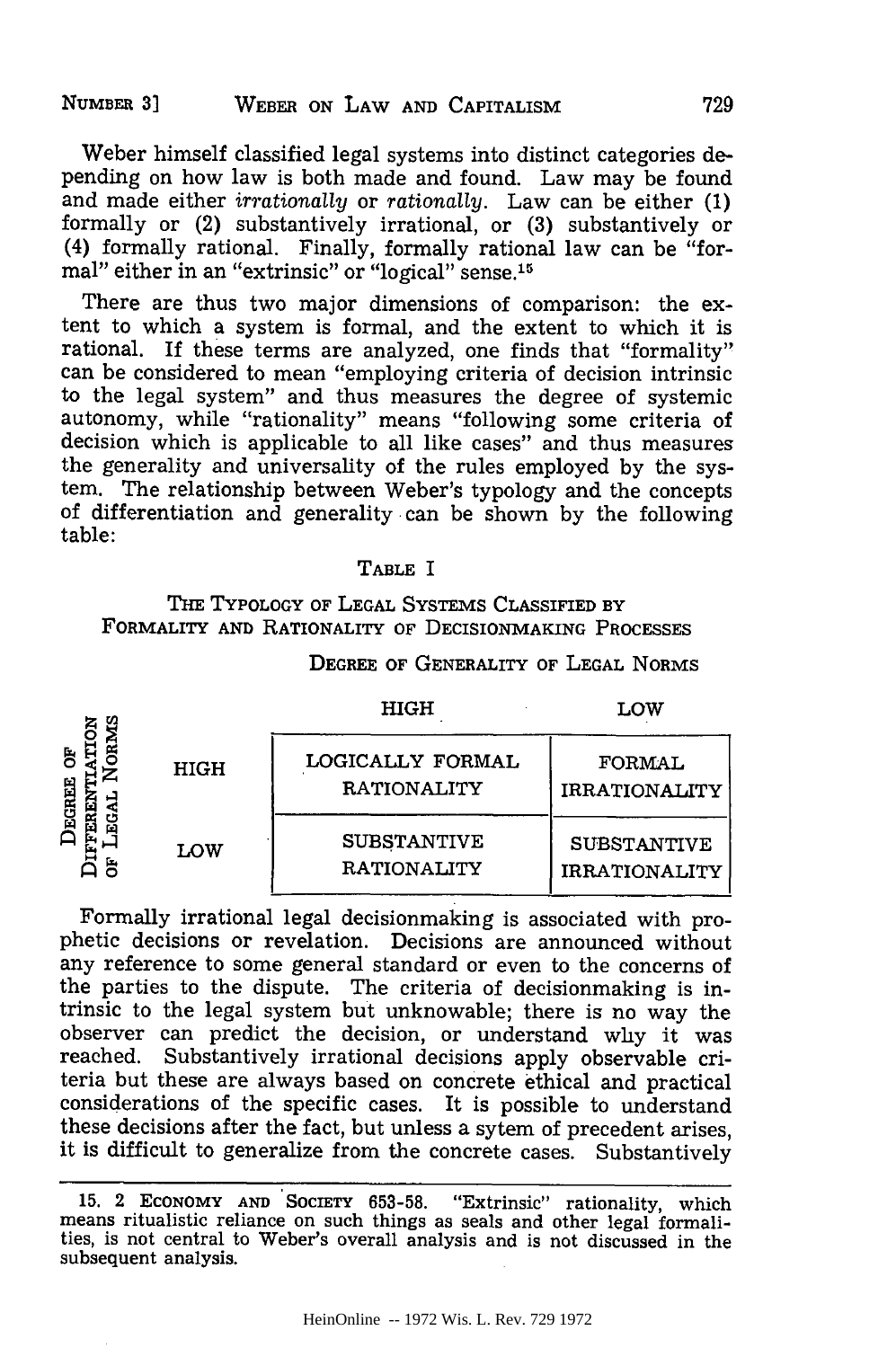rational decisionmaking employs a set of general policies or criteria, but these are of some body of thought extrinsic to the legal system religion and political ideology are examples of such extrinsic systems. To the extent that the overarching principles of the external thought system are understood, it is possible to apprehend rationally how the system will function. But this is only true to a limited degree, for the manner in which the precepts of the external system will be translated into legal decisions may vary. Thus, while this type is more capable of formulating general rules than the previous two, it is less likely to do so than logically formal rationality. In comparison with this fourth type, these three types of legal systems, therefore, display a low degree of differentiation, a low degree of generality of rules, or both. As a result it is difficult to predict the types of decisions they will reach.

This is not true of European law, which Weber identified with logically formal rationality. This type of system combines a high degree of legal differentiation with a substantial reliance on preexisting general rules in the determination of legal decisions. Indeed, these two features are closely related.

What did Weber mean by "logically formal rationality"? And why does it lead to general, universally applied rules? Legal thought is *rational* to the extent that it relies on some justification that transcends the particular case, and is based on existing, unambiguous rules; formal to the extent that the criteria of decision are intrinsic to the legal system; and logical to the extent that rules or principles are consciously *constructed* **by** specialized modes of legal thought which rely on a **highly** logical systemization, and to the extent that decisions of specific cases are reached **by** processes of specialized deductive logic proceeding from previously established rules or principles. Since in such a system, court decisions can only be based on previously established *legal* principles, and since the system requires these to be carefully elaborated, normally through codification, legal decisions will be based on rules, and these will be general as well as derived from autonomous le*gal* sources.

Weber cited the German legal system of the late 19th century as a concrete example of a legal system of the logically formal-rational type. This system was animated by the theories of German legal science and what Weber called "the legal science of the Pandectists' Civil Law," which proceeds from five basic postulates:

(1) Every concrete legal decision is the application of an abstract legal proposition to a concrete fact situation; (2) it must be possible in every concrete case to derive the decision from abstract propositions by means of legal logic; (3) the law is, or must be treated as, a gapless system; (4) whatever cannot be "construed"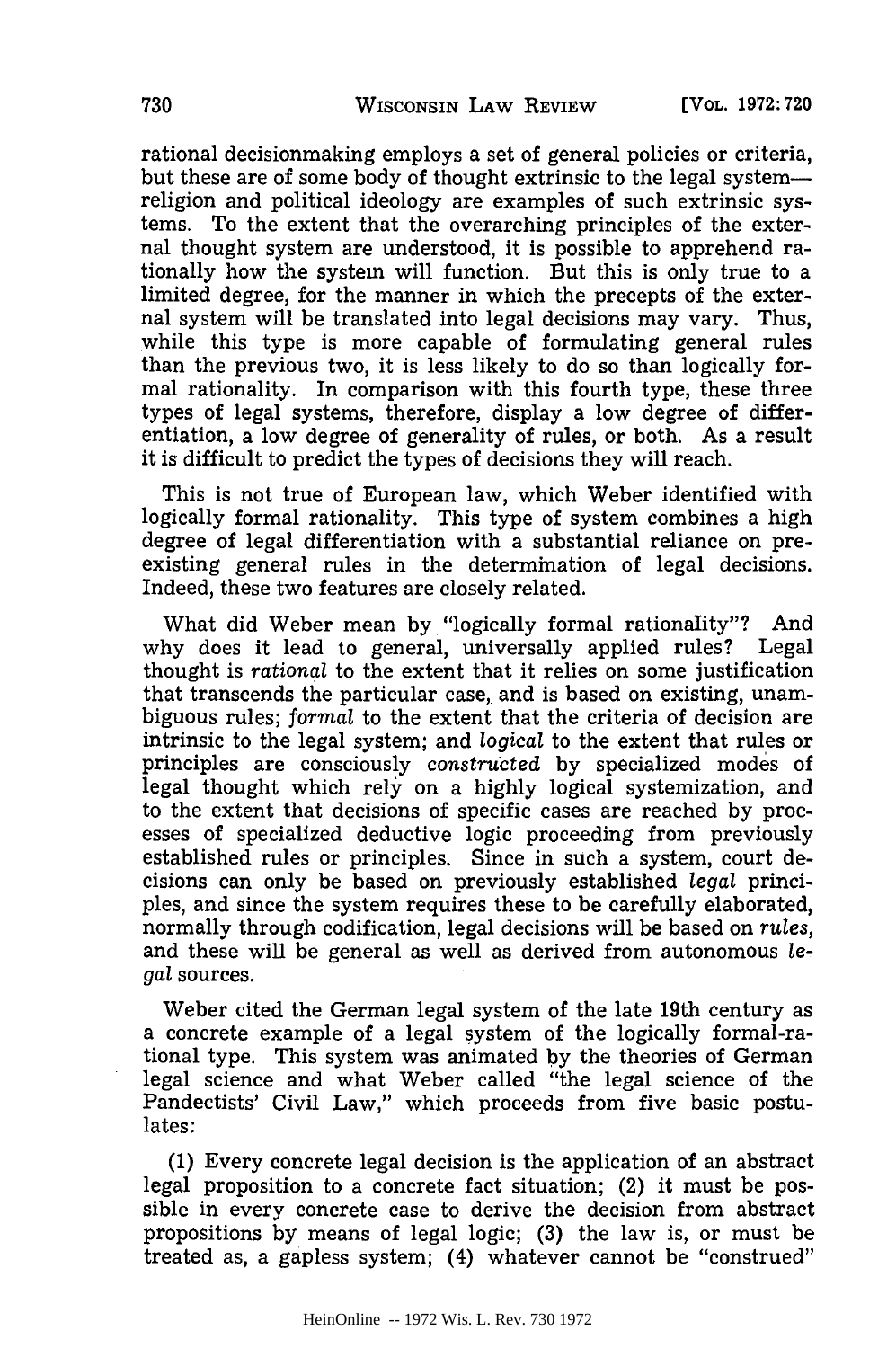rationally is legally irrelevant; and (5) all human action is *ordered* by  $law.<sup>16</sup>$ 

In this system, "abstract" legal propositions are organized systematically in the form of a civil code; judges are to apply the code using specific modes of professional logic; not only is all human action "ordered by law," but what law allows no other social force can deny.

## 2. **THE** RELATIONSHIP **BETWEEN** POLITICAL **STRUCTURE AND** THE **LEGAL** SYSTEM: THE TYPES OF DOMINATION **AND** THE TYPES OF LAW

With the special features of European law in mind, Weber's theory of the genesis of this structure must be examined. Under what conditions did European law arise? **Why** did this system only develop in Europe? The answers to these questions require analysis of Weber's political sociology, for, in this part of his work, Weber asserted a mutual relationship between political and legal structures. The European or "modern" legal system could only emerge under distinct political conditions. Its existence was intimately linked to the rise of the modern bureaucratic state. Yet, at the same time, this type of state was itself dependent on a legal system of the modern type.

16. *Id.* at 657-58. In a more extended discussion of Weber's thought it would be important to trace the origins of his decision to equate legalism primarily with a mode of legal thought, and to select the German Pandectist model as the zenith of the thought of legalism. I can only suggest possible directions such an inquiry might take. The first issue that would have to be examined is why he chose to examine the growth of types of legal thinking, rather than focusing directly on the substantive aspects of a legal system for which legal thought is, in some degree, a proxy. This strategy might be explained immediately in terms of parallels with his sociology of religion, where the dependent variable is a particular type of religious belief; and ultimately in terms of Weber's complex dialogue with Marxism, which led him to focus on the independent role of ideas in history. Note that he wished to show that legal thought contributed to the rise of capitalism, not the reverse. **3** *Id.* at 892. For a discussion of Marx and Weber in this context see **A.** GIDDENS, *supra* note **7,** at 190-95, 205-23.

Alternatively, there may have been features of German legal thought itself which encouraged an emphasis on a systematic, abstract mode of legal thinking as the hallmark of legalism. Franz Neumann has pointed out that political conditions in 19th-century Germany had a strong impact on the approach taken by German thinkers attempting to develop a concept of what I have referred to as "legalism." Neumann sees these thinkers as representatives of a rising middle class that had to confront the reality of a more-or-less absolute state which was controlled by other strata. This political impotence led them to stress formal and logical rather than substantive techniques to constrain arbitrary state action. *See generally* F. **NEUMANN, THE DEMOCRATIC AND THE AUTHORITARIAN STATE** 22-68 **(1957).** *See also* note 48 *infra.* For an attempt to explain "logically formal rationality" in terms of notions drawn from Anglo-American jurisprudence see Rheinstein, *supra* note **3,** at li-lxiii.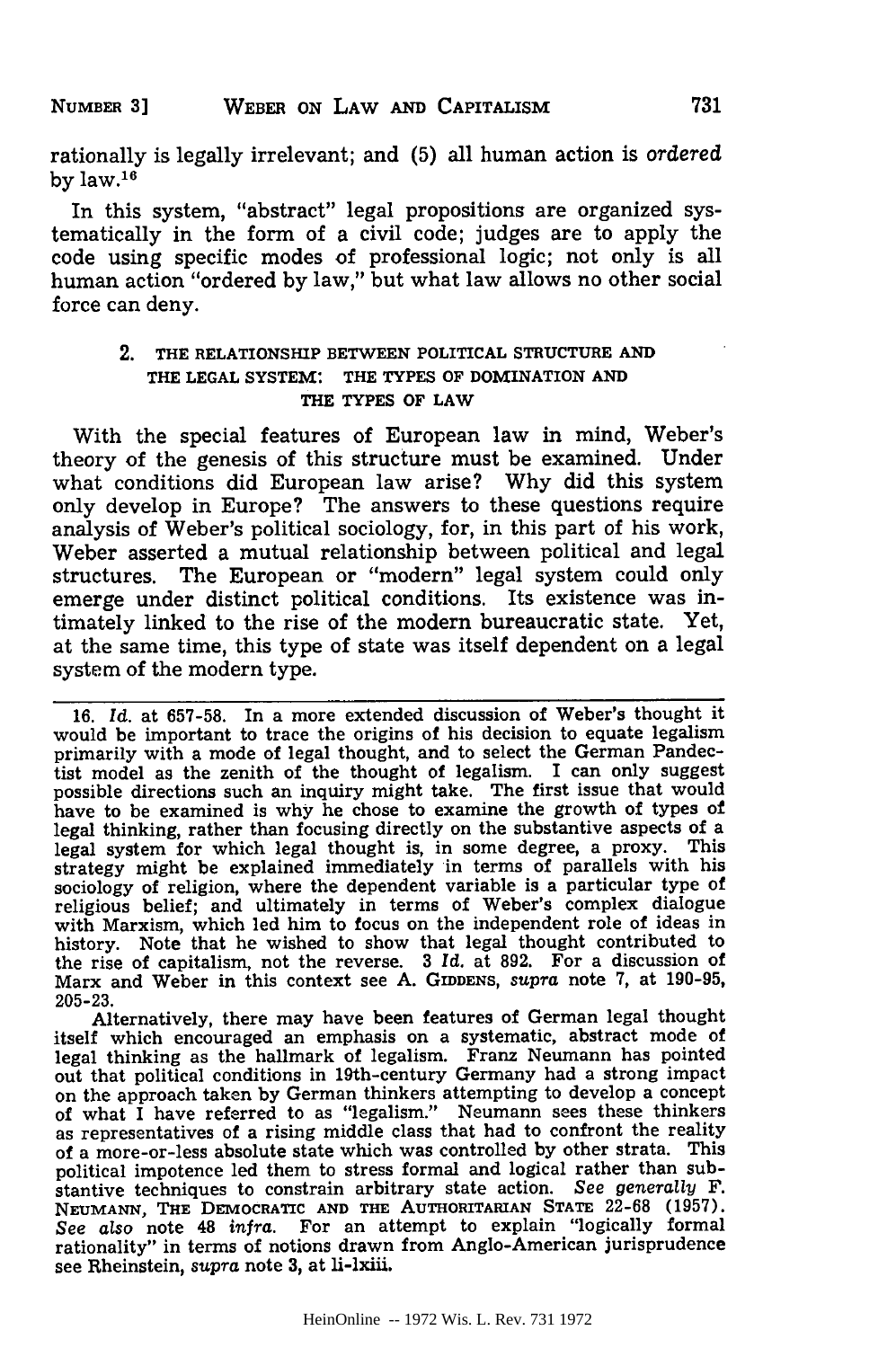In his political sociology Weber constructed ideal types of political systems or forms of "domination" (Iegitimate authority). These are organized in accordance with the basic claim these systems or regimes make to have their commands obeyed. The classification is made by the typical conditions of legitimacy, the primary justification regimes offer for their power over others. Weber selected this aspect of political systems as the basis for classification because, he felt, it constitutes "the basis of very real differences in the empirical structure of domination."<sup>17</sup>

Weber identified three ideal or pure forms of legitimization. These are called traditional, charismatic, and legal "domination." Members of a social organization will treat commands as legitimate because they are issued in accordance with immutable custom, because they are issued by an individual with extraordinary or exemplary characteristics, or because they rest on conscious legal enactment.<sup>18</sup>

Since legal decisions are part of the total structure of domination, they, like all actions of the rulers, must be legitimized; and since they form part of the total pattern of domination, this legitimization must be consistent with the basic claim the system makes on men's loyalties. Thus, in this ideal-typical analysis, law is associated with all three types of domination, and each pure type has a characteristic form of judicial process, and basis for legitimization of legal decisions. Under traditional domination decisionmaking is characterized as empirical and is justified as based on immutable tradition. Under charismatic domination law is accepted by the populace as binding because it originates from an extraordinary leader and takes the form of case-by-case or ad hoc decisionmaking.

In these two types, law is legitimized by something, as it were, outside itself. But when "law" in a generic sense becomes rational law, it becomes its own legitimizing principle, and the basis of all legitimate domination. This is the nature of "modern" law and, thus, the "modern state."

Weber established a close relationship between the types of domination and the types of "legal thought." Legal domination is based on logically formal rationality, which can exist only in the context of legal domination. Moreover, he suggested that as "law" (in the generic sense) evolved to modern, rational law, so the form of domination evolved toward the modem state, a creation and creature of this type of law.19

**<sup>17.</sup>** 3 **ECONOMY AND** SOCIETY 953. **18. 1** *Id.* at **215-16.** For an excellent summary of the three types of domination see BENDIX **294-97.**

**<sup>19.</sup>** Although Weber generally took issue with the evolutionary trends in late 19th-century social thought, he occasionally posited evolutionary processes. One of these was his tentative schema of the development of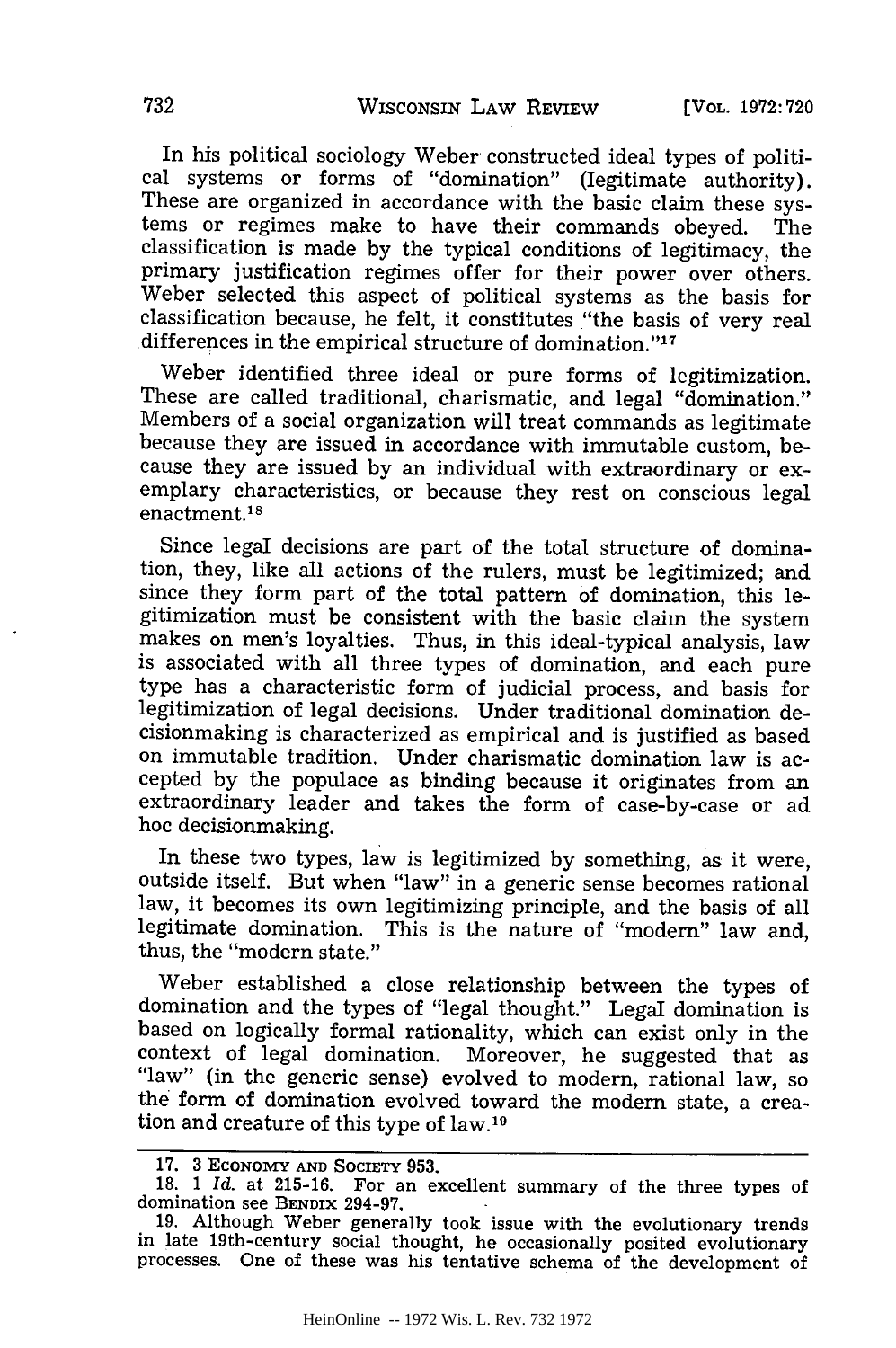This becomes clear only upon detailed examination of these two ideal types. Legal domination is said to exist when the following conditions prevail: (1) There are established norms of general application; (2) there exists a belief that the body of law is a consistent system of abstract rules, and that administration of law consists in the application of these rules to particular cases and is limited to these rules; (3) the "superior" is himself subjected to an impersonal order; (4) obedience is to the law as such and not to some other form of social ordering; and **(5i** obedience is owed only within rationally delimited spheres (jurisdiction) .20

Thus, the particular concept of "law" contained in the notion of logically formal rationality is included as one of the essential elements of a system of legal domination. And, at the same time, only logically formal rationality can maintain the "consistent system of abstract rules" necessary for legal domination. No other type of legal thought can create systematic general norms and guarantee that they, and only they, will determine the outcome of legal decisions.

In surveying the other forms of law, or legal thought, Weber made clear that they differ from the modern, rational type in their failure to generate a system of general rules. Formal irrationality (magic and revelation) does not know the notion of general rules.<sup>21</sup> Substantive irrationality is case oriented and concerned only with the equities of the individual situation.<sup>22</sup> Substantive rationality, on the other, hand, is in some sense governed by rules-that is why it is "rational"--but these are the principles of some body of thought outside the law itself, such as religion, ethical philosophy, or ideology.<sup>23</sup> This type of law will be con-

legal domination in the West. In this schema four stages are identified: (1) Charismatic legal revolution through law "prophets"; (2) empirical creation and finding by honoratiores (notables); (3) imposition by secular and theocratic powers; and (4) specialized, professional, and logical systematization. 2 ECONOMY AND SOCIETY 882-83. These seem to parallel the four principal types of "legal thought." Although Weber himself did not stress this evolutionary scheme, Bendix considers it the key to the sociology of law, and has organized his restatement of Weber's thoughts on law in terms of these stages. *See* BENDIX 385-457.

20. 1 ECONOMY **AND** SOCIETY 217-18.

21. 3 *Id* at 976.

22. This is what Weber calls "Kadi-justice," or "informal judgments rendered in terms of concrete ethical or other practical valuations." *Id.* at 976. The following passage gives a vivid picture of Kadi-justice:

[T]he Chinese judge, a typical patrimonial judge, discharged busirestance when the partial fashion. That is, insofar as he was<br>given leeway by sacred tradition he precisely did not adjudicate ac-<br>cording to formal rules and "without regard to persons." Just the<br>reverse largely obtained; to equity and the appropriateness of the concrete result.

**THE RELIGION OF CHINA** 149. This type of lawmaking and lawfinding "knows no rational rules of decision." 3 **ECONOMY AND** SOCIETY 976.

23. 2 **ECONOMY AND SOCIETY** 657.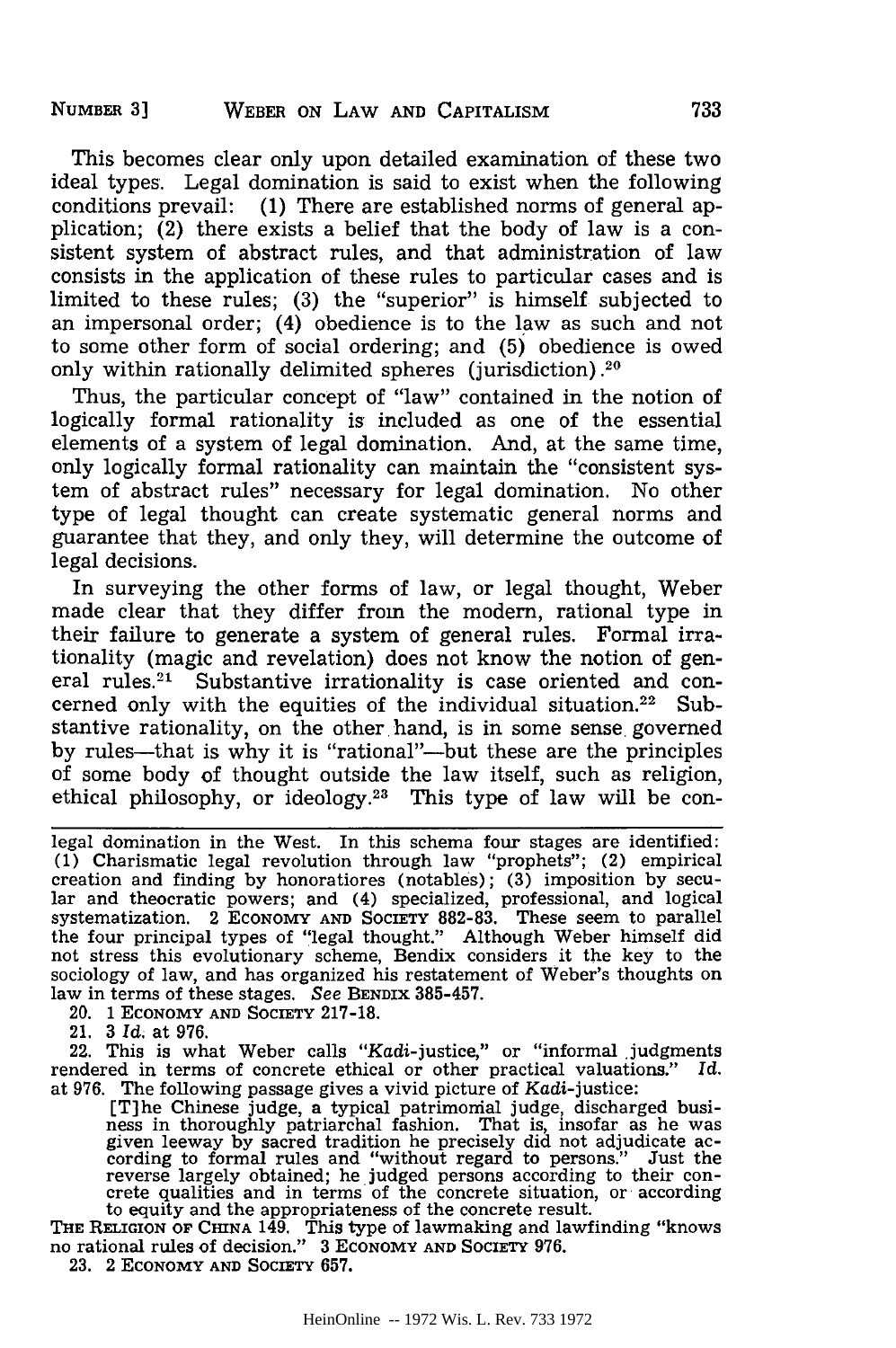stantly tempted to reach specific results, dictated **by** the value premises of this external set of principles, which are neither general nor predictable.<sup>24</sup> Since there is no cognitive system permitting observers to predict when such specific results will occur, this type of law displays a low order of rationality.

Weber underscored the relationship between legal domination and European law **by** describing the other types of domination. Just as formally rational law is necessary to create a situation under which domination can be rationally legitimized, so other forms of legitimization discourage the rise of rational law. "Traditionalism places serious obstacles in the way of formally rational regulations . . . .<sup>"25</sup> In traditional societies, according to Weber, one cannot have specific, purposefully enacted law (legislation), for such a procedure would be inconsistent with the ruler's claim to legitimacy. Commands will only be obeyed if they can be related to unchanging, eternal principles. Furthermore, the traditional ruler must base any actual regulation of the economy on "utilitarian, welfare, or absolute values." $26$  This is true because, while his legitimacy is based on adherence to traditional principles, successful domination requires him also to maintain the economic welfare of his subjects. Such a situation, Weber concluded, "breaks down the type of *formal* rationality which is oriented to a technical legal order."<sup>27</sup> Charismatic authority, too, discourages the rise of modern rational law; Weber observed that bureaucratic (or legal) authority "is specifically rational in the sense of being bound to intellectually analyzable rules; while charismatic authority is specifically irrational in the sense of being foreign to all rules."<sup>28</sup>

From this analysis, it is apparent that European law differs from other types of law in several dimensions. Unlike other types, European law develops bodies of rules, which are applied through formal procedures guaranteeing that the rules will be followed in

25. 1 *Id.* at 239. *See also* **THE RELIGION OF CHINA** 100-04.

26. 1 **ECONOMY AND SOCIETY** 240.

27. *Id.*

**<sup>24.</sup>** Weber drew a distinction between "law" and "administration." Administration was government pursuing "concrete objectives of a political, ethical, utilitarian," or other kind. 2 *Id.* at 645. Government only becomes "law" when the government promulgates general rules. *Id.* Substantively rational justice is associated with administration rather than law, in this latter sense. Weber says of the patriarchal system of justice that, although "[it] can well be rational in the sense of adherence to fixed principles, it is not so in the sense of a logical rationality of its modes of thought but rather in the sense of the pursuit of substantive principles of social jus- tice .... **."** Id. at 844. Systems of this type "refuse to be bound **by** formal rules .... They are all confronted **by** the inevitable conflict between an abstract formalism of legal certainty and their desire to realize substantive goals." *Id.* at 811.

<sup>28.</sup> *Id.* **at** 244.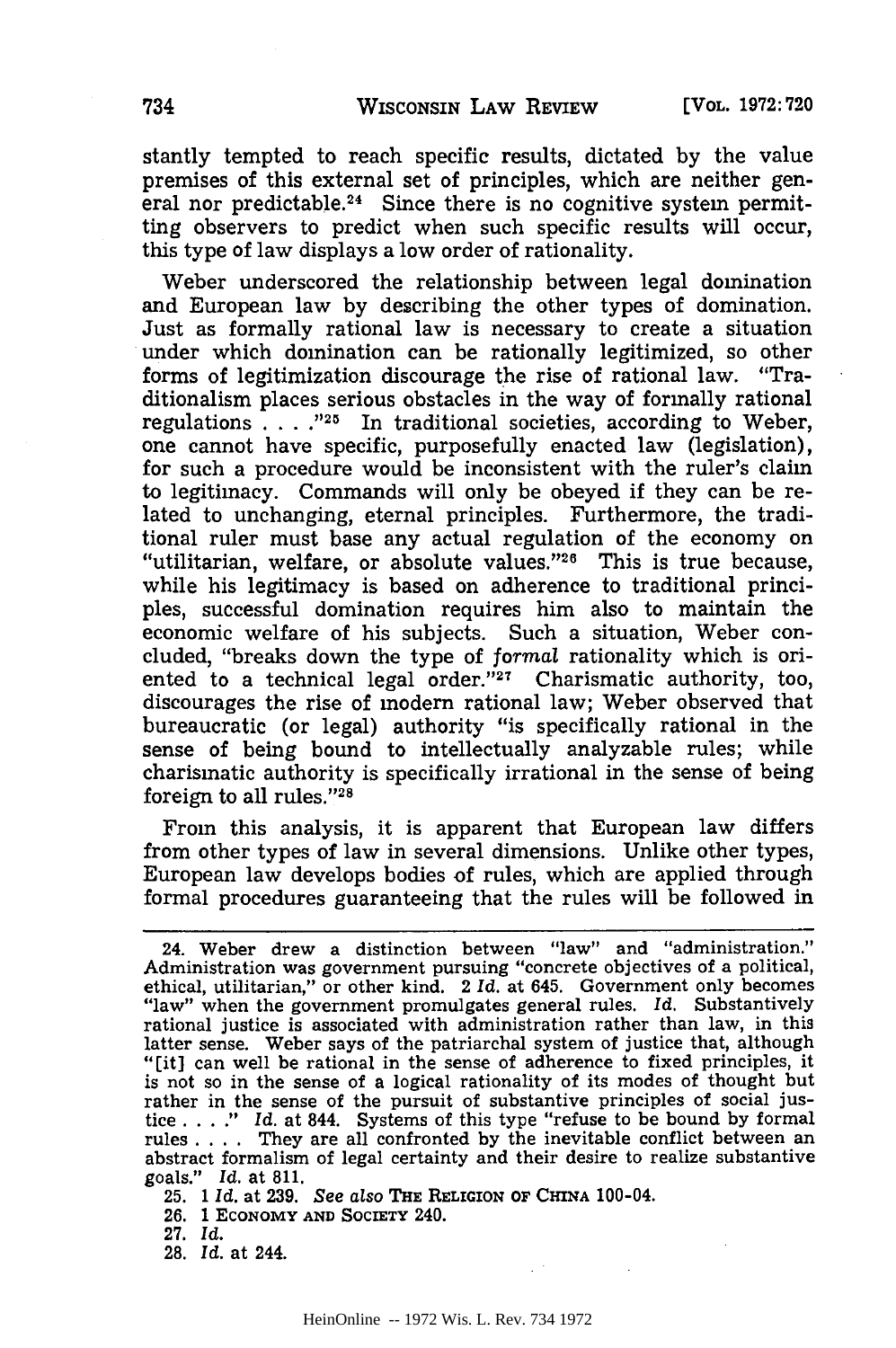#### WEBER ON LAW **AND** CAPITALISM **NUMBER 3]**

all cases. For these reasons, it curbs the arbitrary action of the ruling groups, and is, partly as a result, highly predictable. Thus, under European law, the rules governing economic life are easily determined; this type of legal order reduces one element of economic uncertainty. This calculability of European law was its major contribution to capitalist economic activity.

The following table shows the relationship between law and the types of political structure (domination), indicating the degree of discretion the system gives to rulers and the relative degree of calculability of rules governing economic life. The political structure determines the type of legal order that can prevail, and thus affects the economic function it can play.

#### TABLE II

#### ADMINISTRATION, LAW, **AND** ECONOMIC **REGULATION UNDER** THE PURE TYPES OF DOMINATION

|                                                                                   | TYPE OF DOMINATION                                                                                                      |                                                                                                                                       |                                                                                                                                                                                                                          |  |
|-----------------------------------------------------------------------------------|-------------------------------------------------------------------------------------------------------------------------|---------------------------------------------------------------------------------------------------------------------------------------|--------------------------------------------------------------------------------------------------------------------------------------------------------------------------------------------------------------------------|--|
|                                                                                   | TRADITIONAL                                                                                                             | <b>CHARISMATIC</b>                                                                                                                    | <b>LEGAL</b>                                                                                                                                                                                                             |  |
| Obedience owed to                                                                 | Individuals<br>designated under<br>traditional practices.                                                               | Individuals con-<br>sidered to be<br>extraordinary and<br>endowed with ex-<br>ceptional powers.                                       | Enacted rules<br>formulated in<br>accord with rational<br>criteria.                                                                                                                                                      |  |
| Law legitimated<br>bv its                                                         | Origin in tradition.<br>All law is considered<br>to be part of pre-<br>viously existing<br>norms.                       | Origin from<br>charismatic leader.<br>All law is declared<br>by the leader and<br>regarded as divine<br>judgment or<br>revelation.    | Origin in rational<br>enactment.<br>All law is con-<br>sciously "made"<br>through logical<br>techniques by an<br>authority which<br>itself is established<br>by law and which<br>acts in accordance<br>with legal rules. |  |
| Nature of the<br>judicial process<br>and form of<br>justification of<br>decisions | Empirical/Traditional.<br>Decisionmaking on<br>a case-by-case basis.<br>(Precedent may or<br>may not be<br>considered.) | Case Oriented/<br>Revelatory.<br>Concrete case-by-<br>case judgments<br>justified as<br>revelation.                                   | General/Rational.<br>Cases decided by<br>formal rules and<br>abstract principles<br>and justified by<br>the rationality of<br>the decisionmaking<br>process.                                                             |  |
| Structure of<br>administration                                                    | Patrimonial.<br>Staff recruited<br>through traditional<br>ties. Tasks allo-<br>cated by discretion<br>of master.        | No Structured<br>Administration.<br>Ad hoc selection of<br>staff on charismatic<br>qualifications, with<br>undifferentiated<br>tasks. | Bureaucratic.<br>Highly structural<br>administration by<br>professionals in<br>hierarchic system<br>with rationally de-<br>limited jurisdiction.                                                                         |  |
| Degree of<br>discretion of ruler                                                  | High                                                                                                                    | High                                                                                                                                  | Low                                                                                                                                                                                                                      |  |
| Calculability of<br>rules governing<br>economic life                              | Low                                                                                                                     | Low                                                                                                                                   | High                                                                                                                                                                                                                     |  |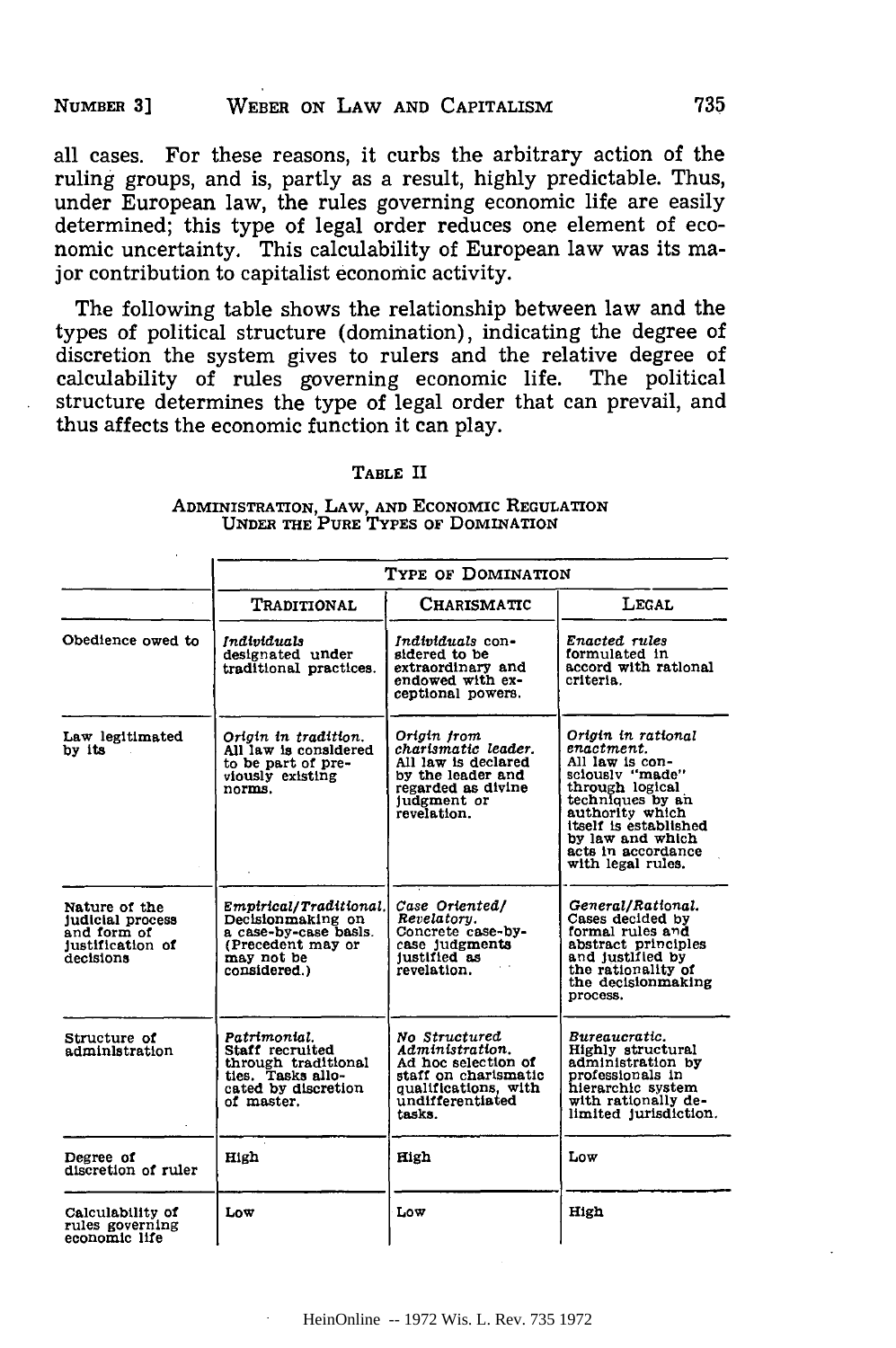## WISCONSIN LAW REVIEW

### *B. The Rise of "Legalism"*

What emerges from this complex system is the picture of the growth of a certain kind of society. In this society, the primary source of normative ordering is a logically consistent set of rules constructed in a specialized fashion. These rules are created by the use of highly specialized forms of thought which allow the construction of an intellectual system which can be applied only by trained professionals. While the values reflected in this set of norms have their source outside the specialized profession, they only become reflected in rules to the extent that they are incorporated in the intellectual system constructed by the professionals. And only legal rules so constructed are employed in the resolution of disputes between members of the society. All behavior not so regulated is formally free.

If this system is to function, there must be a clear differentiation of law from other sources of normative ordering. Ultimately, law must supersede other systems that might have a grip on men's loyalties. Law must become both autonomous and supreme.

Law must become separate from power and religion if it is to reach its goal of formulating and maintaining unambiguous, general rules. Weber constantly stressed that "power has its reasons that reason cannot understand," that rulers will constantly be tempted to sacrifice universal principles for particular, expedient goals.29 In the language of American constitutional theory, power wielders will be "result oriented." Similarly, where law is mixed with religion, pressures will emerge to sacrifice generality for concrete ethical ends.<sup>30</sup>

But it is not enough for law to become separate from other sources of social control. It is not enough that rules exist in some abstract sense. They must come to control all social life, and law must supersede other forms of normative order. $31$  If it does not, legal rules will have limited social impact.

*Id.* at 810.

31. The Weberian perspective is quite evident in the discussions of the relationship between law and "development," set forth in T. **PARSONS,**

<sup>29.</sup> *See,* e.g., 2 *Id.* at 811.

<sup>30.</sup> Weber observed that

<sup>[</sup>T]he rationality of ecclesiastical hierarchies as well as of patri- monial sovereigns is substantive in character, so that their aim is not that of achieving that highest degree of formal juridical precision which would maximize the changes for the correct prediction of legal consequences and for the rational systematization of law and pro- cedure. The aim is rather to find a type of law which is most appropriate to the expediential and ethical goals of the authorities in question. To these carriers of legal development the self-con-tained and specialized (juridical) treatment of legal questions is an alien idea, and they are not at all interested in any separation of law from ethics. This is particularly true, generally speaking, of theoretically influenced legal systems, which are characterized by a combination of legal rules and ethical demands.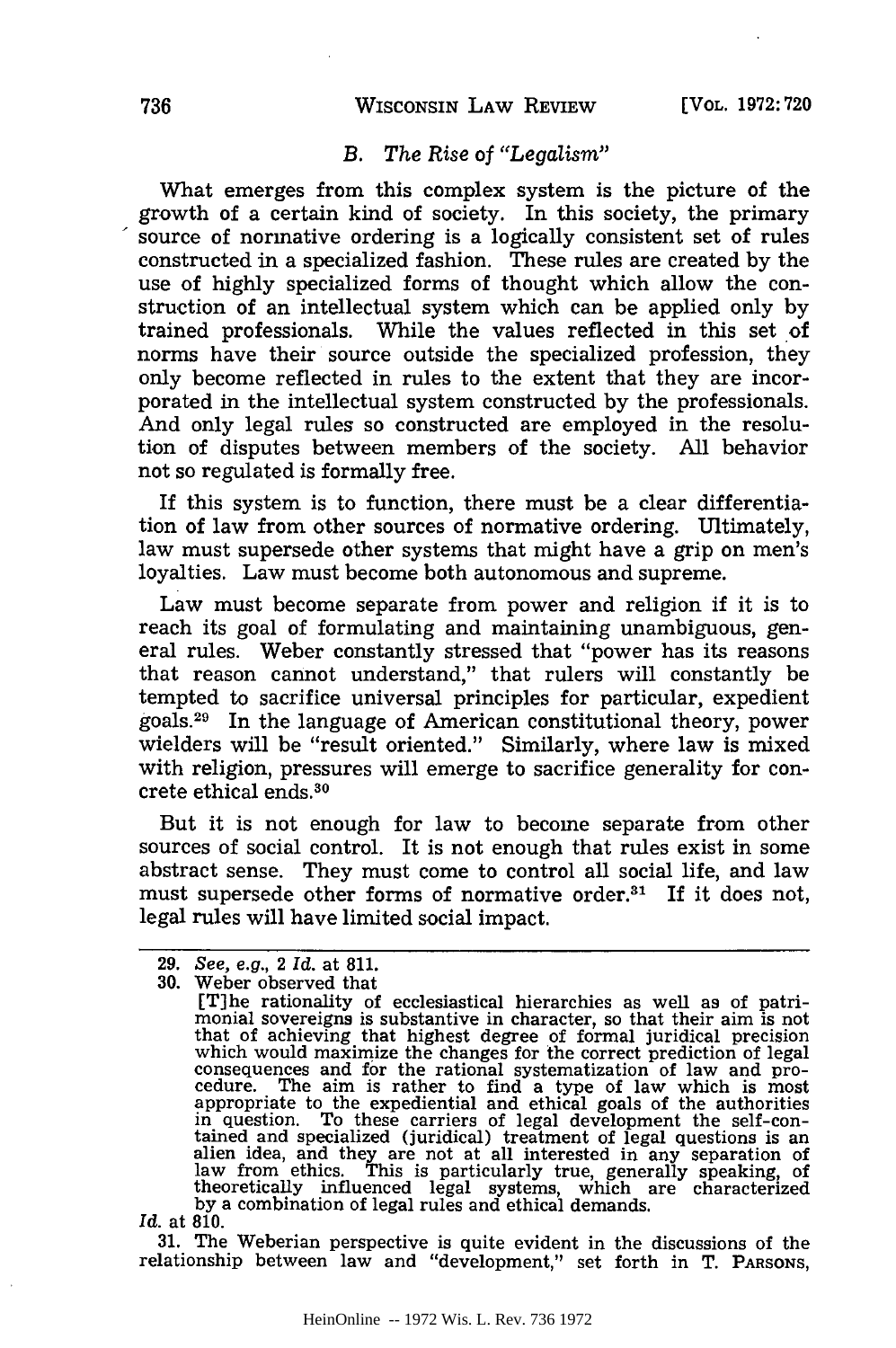Such legal autonomy entails a differentiated legal structure. Unique skills, roles, and modes of thought are necessary if a society is to create and maintain universal rules. A **highly** speciallized profession must exist to nurture and maintain these qualities. Since unique modes of thought are an essential element of the social structure of modern law, **highly** specialized training must exist.32

This model may be called "legalism," to suggest a society dominated **by** an autonomous rule system. In this model, rules are obeyed because they are believed to be rationally enacted. Given the high degree of differentiation of legal machinery, and the de-

SOCIETIES: EVOLUTIONARY **AND** COMPARATIVE PERSPECTIVES **(1966).** Parsons distinguishes "norms" and "values," and says "norms **...** are primarily social. They have regulatory significance for social processes and relationships but do not embody 'principles' which are applicable beyond social organization . . . . In more advanced societies, the structural focus of organization .... In more advanced societies, the structural focus of norms is the legal system." *Id.* at **18.** Parsons seems to be saying: **(1)** We only have *norms* when we separate law (external obligations) from ethics; (2) "advanced" societies rely primarily on law for normative ordering; **(3)** law and ethics are separated in modern society, and social force stands only behind *law.* Parsons suggests that societies evolve through three stages: primative, intermediate, and modern. He sees the emergence of "legalism" as the major criterion marking the evolution of societies from "intermediate" to "modern." **Id.** at **26.** His explanation of why this should be so is Weberian in inspiration and characteristically Parsonian in its abstractness:

[LIaw, when developed to the requisite level, furthers the independence of the normative components of the societal structure from the exigencies of political and economic interests and from the personal, organic, and physical-environmental factors operating through them. **Id.** at **27.**

The organization of this law must be **"highly** generalized according to universalistic principles." This requires, of all things, "formal rationality." *Id.* Parsons has taken over, at a very superficial level, the Weberian analysis, but has generalized it to *all* societies, making the development of logically formal rationality a criterion of "modernity." Applying this criterion, it would seem that England never became "modern," since it never developed formal rationality. This approach also links the concept of modernity to societies that develop autonomous legal orders, thus denying the possibility of "modernization" without "legalism." Unger has conclusively demonstrated the ethnocentric quality of this idea. R. **UNGER,** THE **PLACE OF LAW IN** "MODERN" **SOCIETY** (forthcoming).

**32.** Formal rationality is the product of a specific form of legal special- ization and legal education, found on the Continent. This specialization fosters autonomy of legal norms from other norms. The abstract and general quality of logically formal rationality made possible the increasing differentiation of legal life from other social forces. Weber noted:

The legal concepts produced **by** academic law-teaching bear the character of abstract norms, which, at least in principle, are formed and distinguished from one another **by** a rigorously formal and rational logical interpretation of meaning. Their rational, systematic character as well as their relatively small degree of concreteness of content easily result in a far-reaching emancipation of legal thinking from the every day needs of the public. <sup>2</sup>**ECONOMY AND SOCIETY 789.**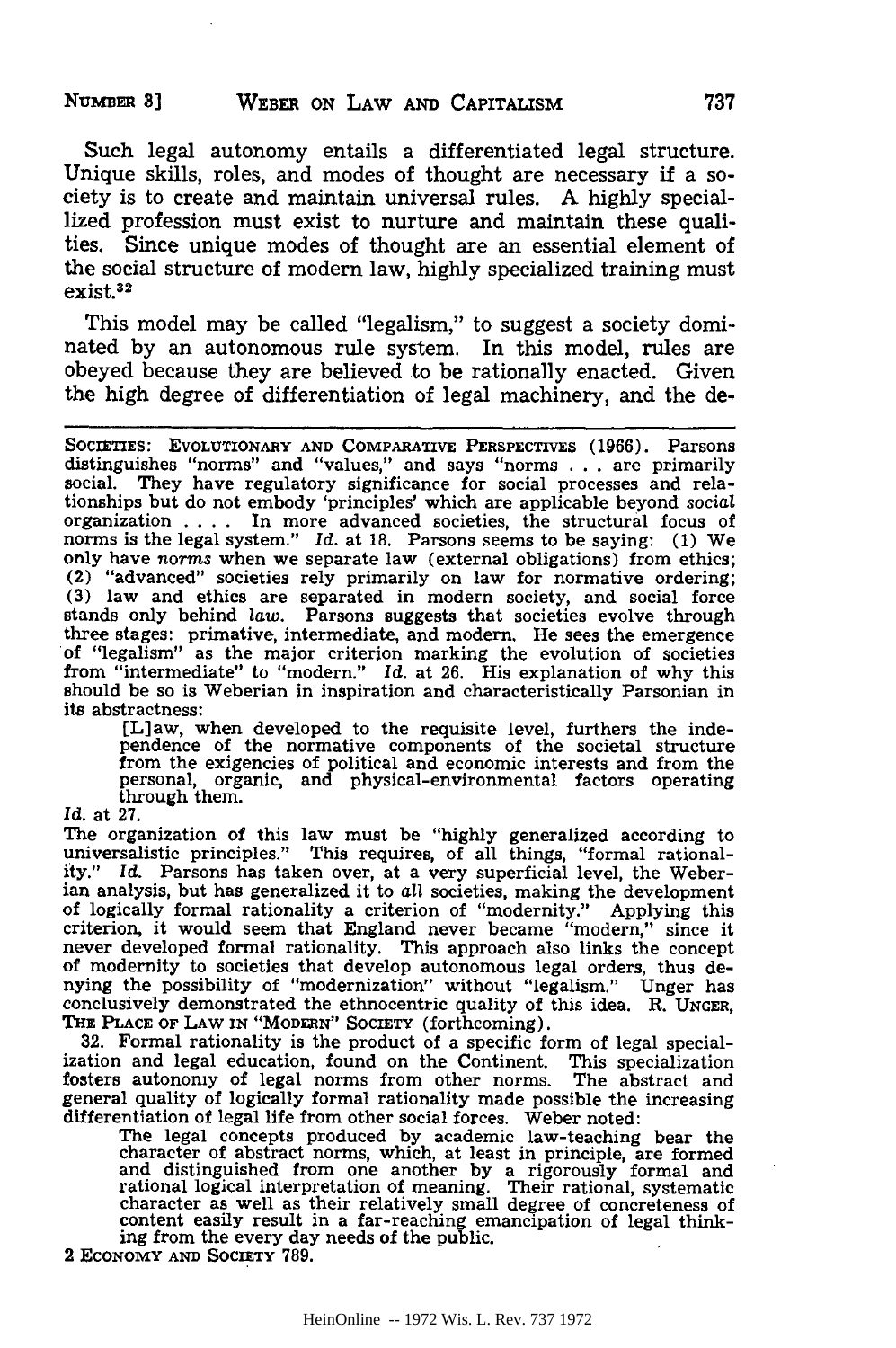Cline of other forms of social control, men in this lawyer's utopia live in a highly calculable universe. They know, or can learn, what their rights and duties are, for they can predict with a high degree of certainty when legal coercion will be employed, and, at the same time, know that no other source of social control will constrain the behavior law allows.

Unique conditions in European history, Weber argued, led to the emergence of legalism.<sup>33</sup> Religious, political, economic, and legal factors contributed to this development. In the West, religious and secular law were separated, thus allowing a divorce of legal and ethical norms. At the same time, the bureaucratization of the Catholic Church, and its Roman law heritage, led canon law to become significantly more rational than most theocratic legal orders. And European kings, in their struggles for power with other groups in the polity, found it necessary to create bureaucratic staffs and to enter into alliances with rising bourgeois interests. To further their own self-interest, both the administrative staff and the merchant groups demanded more rational and calculable legal systems, demands which patrimonial rulers found difficult to refuse, even though the result was in some way a limitation of their powers.

Finally, autonomous developments in legal life provided an element essential to realization of this thrust toward legal rationality. A major development was the separation of lawfinding and lawmaking, a phenomenon Weber found especially accentuated in early German law. This development was a necessary condition for the establishment of conscious lawmaking and thus for the secularization of the law. This differentiation occurred more fully in Western systems. Only in the West, moreover, did there arise the idea of a universal "natural" law that suggested the possibility of transcending particularistic rules and time-honored traditional norms. Additionally, the influence of Roman law, with its special logical techniques, added another unique feature to European law. The universities of continental Europe had developed a systematic study of Roman law, employing highly abstract, logical techniques. From these universities emerged specialized practitioners trained to think of law as a science. It was the existence of this group of legal notables, trained in methods of legal analysis, that made possible the codification and rationalization of the law which was demanded by the various political and economic groups. A viable, rational legal technique, merged with strong political and economic needs, gave birth to modern legal rationality. These developments, in turn, strengthened the modern bureaucratic state, which lays its claim to obedience on the ground that it can and does create and maintain a system of rational rules. Thus, ra-

<sup>33.</sup> *Id.* at 882-83. For a careful reconstruction of Weber's account of the rise of formally rational law see BENDIX 391-416.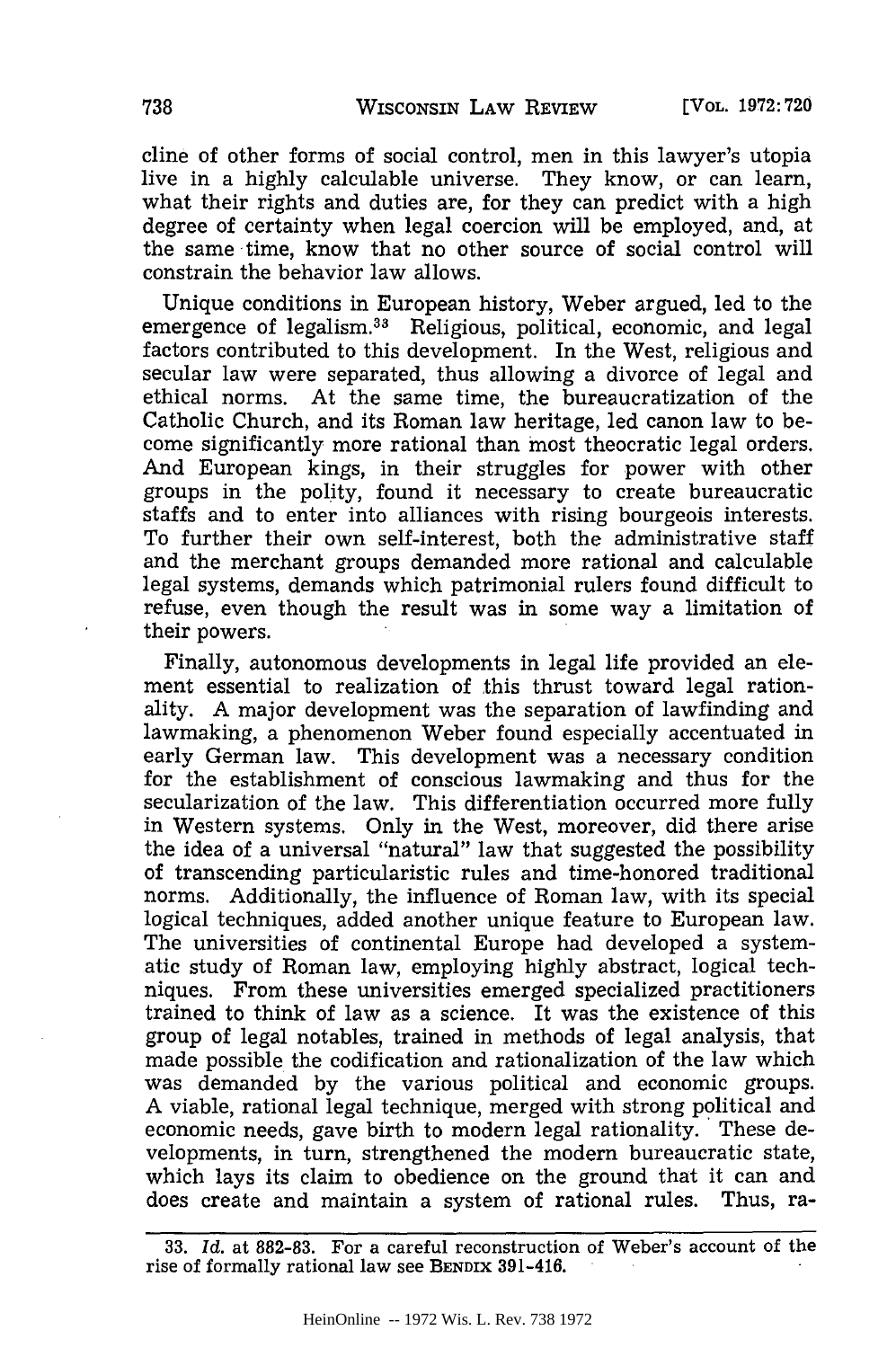**NUMER 31**

tional law and legal domination developed in a symbiotic relationship. And as they developed, they superseded other forms of social control.

One of the most important elements of European legal history, and one of the key concepts for an understanding of legalism, is Weber's treatment of the emergence of a distinct legal profession. This event was not only unique; it was absolutely essential for the emergence of logically formal rationality and underlies much of the contemporary dynamics of legalism.

Weber argued that only in the West did lawyers emerge as a distinct "status group." A status group is an organization founded on the basis of formal education, occupational prestige, or a distinct style of life.<sup>34</sup> Status groups may be formed on the basis of shared ideas, such as political belief or religious faith. Since men form concrete interests as a result of membership in such groups, they become committed to the ideas that have shaped the organization. In this way these groups become historical factors by which ideal—as opposed to material—interests become the basis of social conflict. Status groups affect history because men will struggle to maintain the ideas that underlie the groups to which they belong. $35$ 

Ideas about the nature of law may have this group-forming quality, and group needs may foster the development of distinct legal conceptions. The emergence of a distinct legal profession in the West not only fostered the growth of the idea of law as an autonomous technique of social ordering; it also meant that such an idea became the basis of real social conflict. Logically formal rationality is an extreme version of the basic idea that law is a consciously shaped autonomous technique that can be applied to resolve social conflict. Such an idea could only arise where the legal profession becomes differentiated,  $36$  and once it arises it becomes the basis of the social cohesion of the lawyers as a status group. Thus, once legalism is established, conflicts can arise between the lawyers, with their commitment to the idea of a fixed and formally derived law, and political and economic factions that advocate specific substantive policies or economic results which threaten the legal autonomy formalism tries to maintain.<sup>37</sup>

## III. **LEGALISM AND CAPITALISM: A RECONSTRUCTION OF** WEBER'S THEORY OF LAW **IN** ECONOMIC LIFE

We now have most of the elements needed to understand Weber's theory of the relationship between the rise of modern law and capitalism. We have examined his legal sociology, which identifies distinctive types of legal systems, and his political sociology, which

**<sup>34. 1</sup> ECONOMY AND** SOCIETY **305-07.**

**<sup>35.</sup> BENDIX** 85-87.

**<sup>36.</sup>** 2 **ECONOMY AND SOCIETY** 775-76.

**<sup>37.</sup>** *See generally id.* at **865-95.**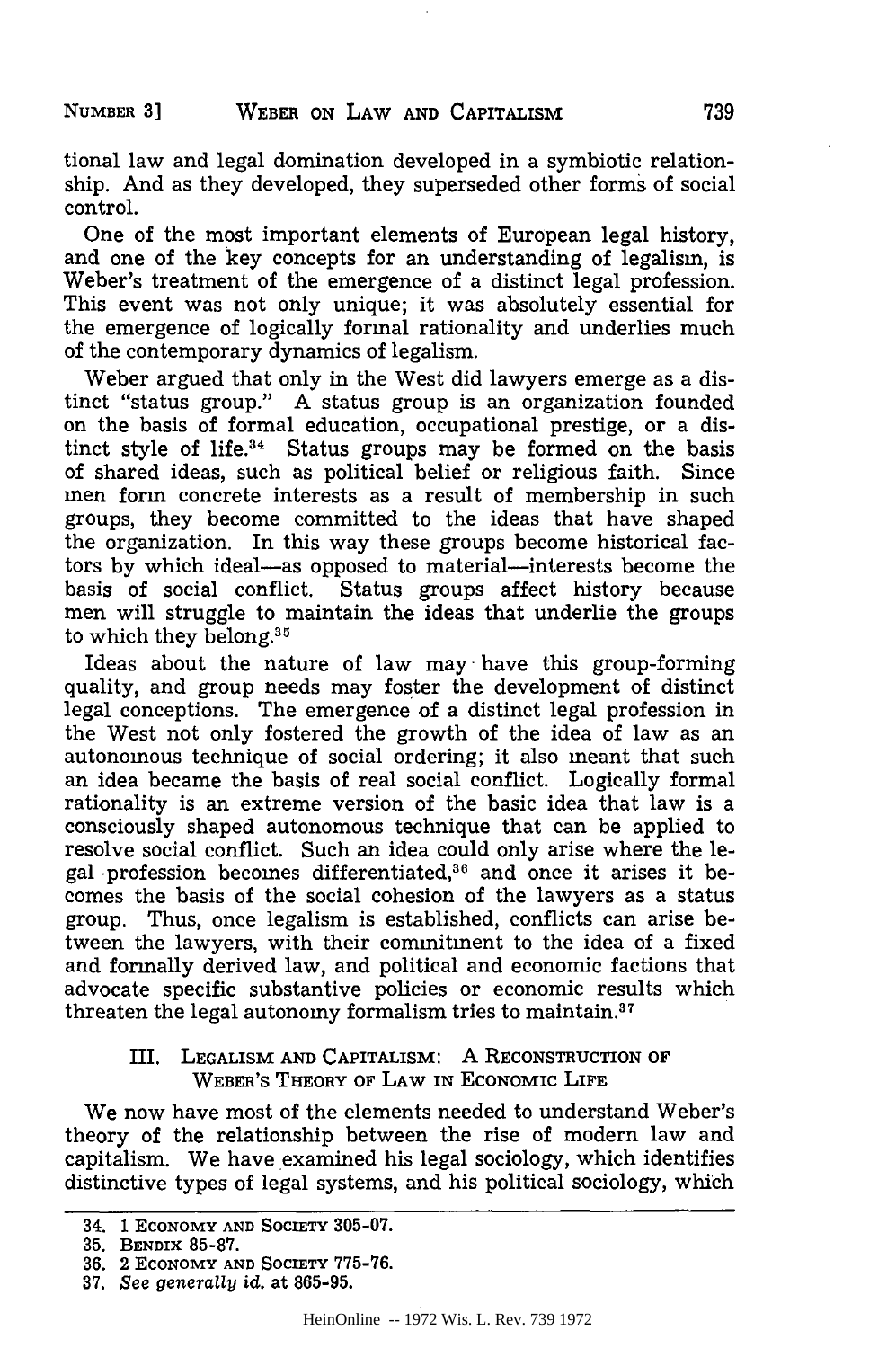shows that the structure of power determines to some degree the type of legal order that can exist. We have seen why Weber thought legalism developed in Europe. Now we must turn to his economic sociology, in which the dynamics of the market are developed. This analysis will show why capitalism and legalism are intimately related.

In his economic sociology, Weber stressed the importance for capitalist development of two aspects of law: (1) its relative degree of *calculability,* and (2) its capacity to develop *substantive* provisions-principally those relating to freedom of contract-necessary to the functioning of the market system.

The former reason was the more important of the two. Weber asserted that capitalism required a highly calculable normative order. His survey of types of law indicated that only modern, rational law, or logically formal rationality, could provide the necessary calculability. Legalism supported the development of capitalism by providing a stable and predictable atmosphere; capitalism encouraged legalism because the bourgeoisie were aware of their own need for this type of governmental structure.<sup>38</sup>

Legalism is the only way to provide the degree of certainty necessary for the operation of the capitalist system. Weber stated that capitalism "could not continue if its control of resources were not upheld by the legal compulsion of the state; if its formally 'legal' rights were not upheld by the threat of force."<sup>39</sup> He further specified that: "[T] he rationalization and systematization of the law in general and . **.** . the increasing calculability of the functioning of the legal process in particular, constituted one of the most important conditions for the existence of **...** capitalistic enterprise, which cannot do without legal security. '40

Weber never worked out in detail a model of capitalist production which might explain why legal calculability was so important to capitalist development. I have developed such a model, $41$ and I believe that underlying Weber's repeated emphasis on legal calculability is a vision similar to this latter-day ideal type.

The essence of the model is the conflict of egoistic wills, which is an inherent part of competitive capitalism. In pure market capitalism of the type idealized in micro-economics texts, each participant is driven to further his own interests at the expense of

41. Trubek, *supra* note 1.

<sup>38.</sup> *Id.* at 847. Formal rational law does not come into existence merely because it serves the needs of the bourgeoisie for "calculable" law. *Id.* at 855. Rather, it emerges as the result of this need, in connection with the needs of patrimonial administration for rational schemes. It is also a product of the pressure of a specific form of legal education which is in turn a result of a specific form of professional organization. A capitalist class is necessary but not sufficient for the emergence of legal rationality.

**<sup>39. 1</sup>** *Id.* at **65.**

<sup>40. 2</sup> **Id.** at **883.**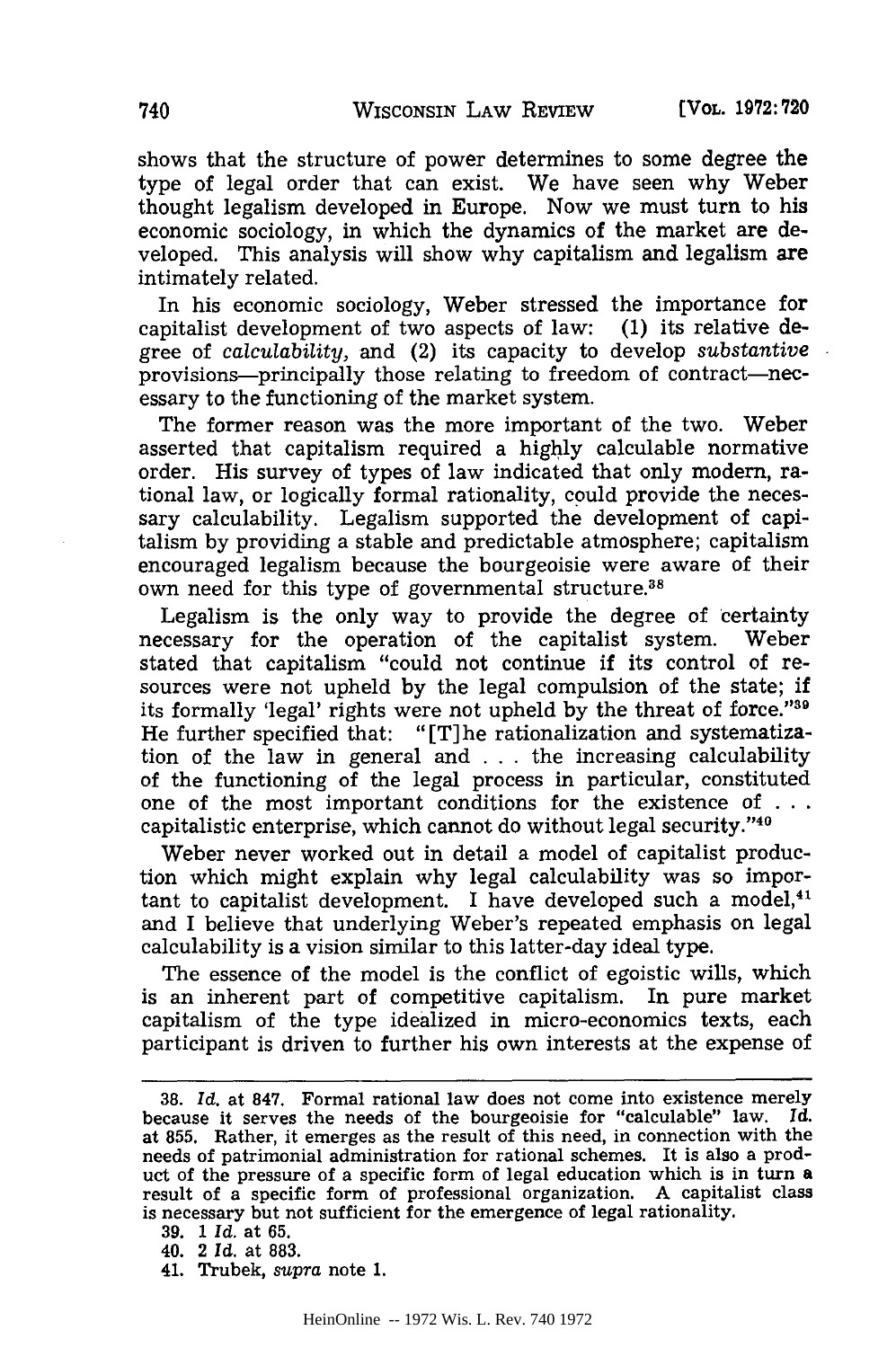all other participants in the market. Theoretically, the profit motive is insatiable, and is unconstrained by any ethical or moral force. Thus, each actor is unconcerned with the ramifications of his actions on the economic well-being of others.

At the same time, however, economic actors in this system are necessarily interdependent. No market participant can achieve his goals unless he secures power over the actions of others. It does little good, for example, for the owner of a textile plant to act egocentrically to further his interests if at the same time he cannot be sure that other actors will supply him with the necessary inputs for production and consume his product. If suppliers do not provide promised raw materials, if workers refuse to work, if customers fail to pay for goods delivered, all the ruthless, rational self-interest in the world will be of little value to the textile producer in his striving for profits.

Now if all the other actors were nice, cooperative fellows, our textile manufacturer might not have to worry. Others would play their roles in the scheme and he would come out all right. But this may not always happen because they are, by hypothesis, as selfish as he is. Thus, they, too, will do whatever leads to the highest profit; if this means failing to perform some agreement, so be it. And since one can assume that there will frequently be opportunities for other actors to better themselves at the expense of providing him with some service or product necessary to the success of his enterprise, our hypothetical businessman lives in a world of radical uncertainty.

Yet, as Weber constantly stressed, uncertainty of this type is seriously prejudicial to the smooth functioning of the modem economy. How can the capitalist economic actor in a world of similarly selfish profitseekers reduce the uncertainty that threatens to rob the capitalist system of its otherwise great productive power? What will permit the economic actor to predict with relative certainty how other actors will behave over time? What controls the tendency toward instability?

In order to answer these questions, Weber moved to the level of sociological analysis. The problem of the conflict between the self-interest of individuals and social stability-what Parsons calls "the Hobbesian problem of order" $42$ -is one of the fundamental problems of sociology, and, to deal with it, Weber constructed his basic schemes of social action.<sup>43</sup> Weber recognized that predictable uniformities of social action can be "guaranteed" in various ways, and that all of these methods of social control may influence economic activities. Actors may internalize normative standards, thus fulfilling social expectations "voluntarily." Or they may be subjected to some form of "external effect" if they deviate from

**<sup>42.</sup>** T. PARSONs, **THE STRUCTURE OF SOCIAL ACTION** 89-94 **(1968).**

**<sup>43. 1</sup> ECONOMY AND** SocIErY **68.**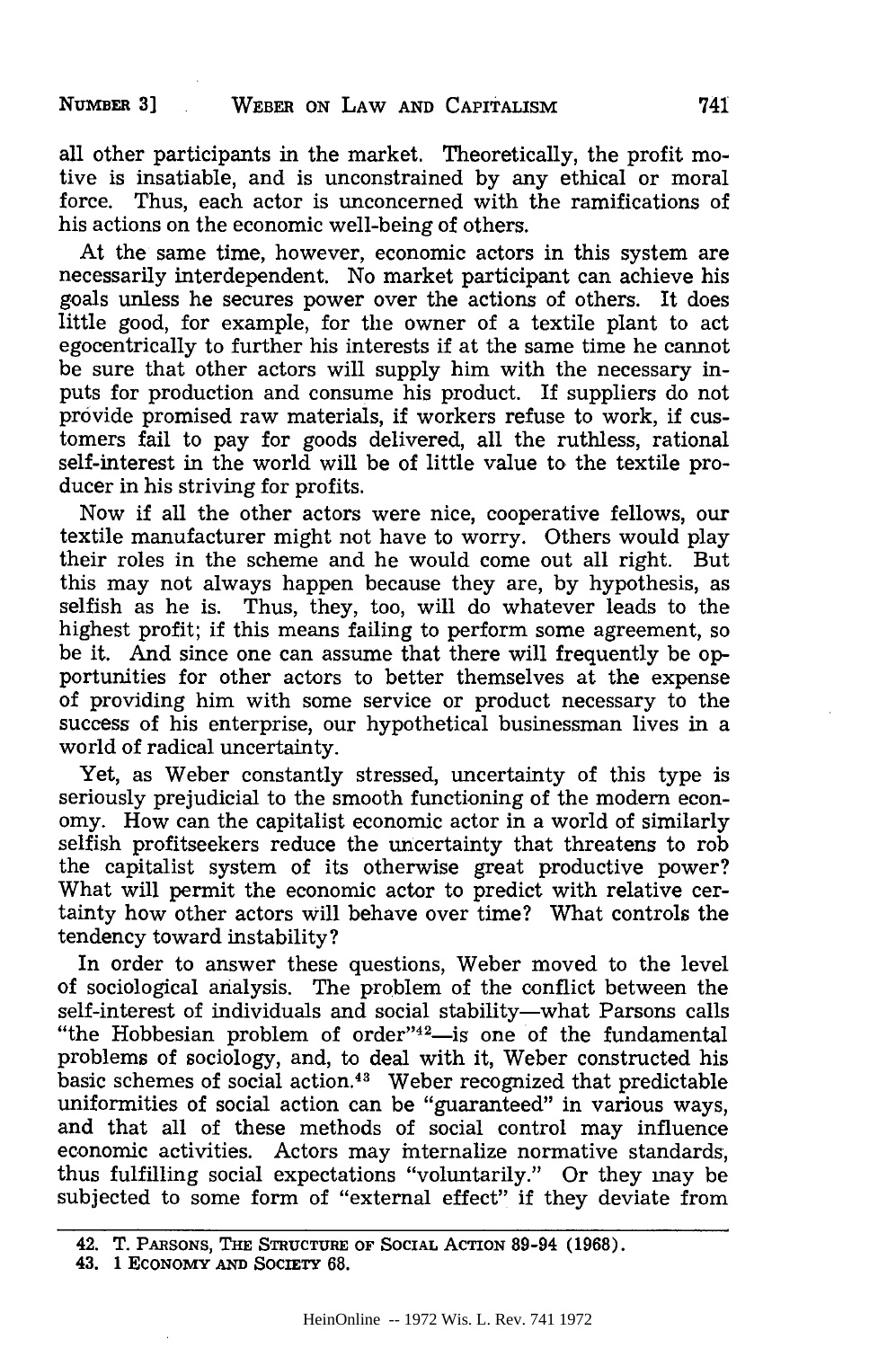expectations. These external guarantees may derive from some informal sanctioning system or may involve organized coercion. Law is one form of organized coercion. All types of control may be involved in guaranteeing stable power over economic resources; factual control of this type, Weber observed, may be due to custom, to the play of interests, to convention, or to law.44

As I have indicated, however, Weber believed that the organized coercion of *law* was necessary in modern, capitalist economies. While internalization and conventional sanctions may be able to eliminate or resolve most conflict in simpler societies, it is incapable of serving this function in a way that satisfies the needs of the modern exchange economy. For this function, law, in the sense of organized coercion, was necessary. Weber stated:

[T] hough it is not necessarily true of every economic system, certainly the modern economic order under modern conditions could not continue if its control of resources were not upheld by the legal compulsion of the state; that is, if its formally "legal" rights were not upheld by the threat of force.<sup>45</sup>

Why is coercion necessary in a market system? And why must this coercion take legal form? Finally, when we speak of *legal* coercion, do we mean state power, regardless of how it is exercised, or do we mean power governed by rules, or legalism? Weber gives no clear-cut answer to these questions. The discussion suggests answers but the issues are not fully developed. And the most crucial question, the interrelationship between the need for coercion and the model of legalism, is barely discussed at all. However, I think answers to the questions can be given which fit coherently with other aspects of his analysis.

Coercion is necessary because of the egoistic conflict I have identified above. While Weber never clearly identified this conflict, he himself was aware of it. Some principle of behavior other than short term self-interest is necessary for a market system. Tradition cannot function to constrain egoistic behavior because the market destroys the social and cultural bases of tradition. Similarly, the emerging market economy erodes the social groupings which could serve as the foci for enforcement of conventional standards. Indeed, the fact that the type of conflict I have described comes into existence is evidence of the decline of tradition and custom. Only law is left to fill the normative vacuum; legal coercion is essential because no other form is available.

A second reason why the necessary coercion must be legal is tied to the pace of economic activity and the type of rationalistic cal-

<sup>44.</sup> *Id.* at 63-69.

<sup>45.</sup> *Id.* at 65. Parsons has stressed that one of the main lines of difference between Weber and the classical economists was his concern for the importance -of coercion in economic life. T. **PARSONS,** *supra* note 31, at 656-58.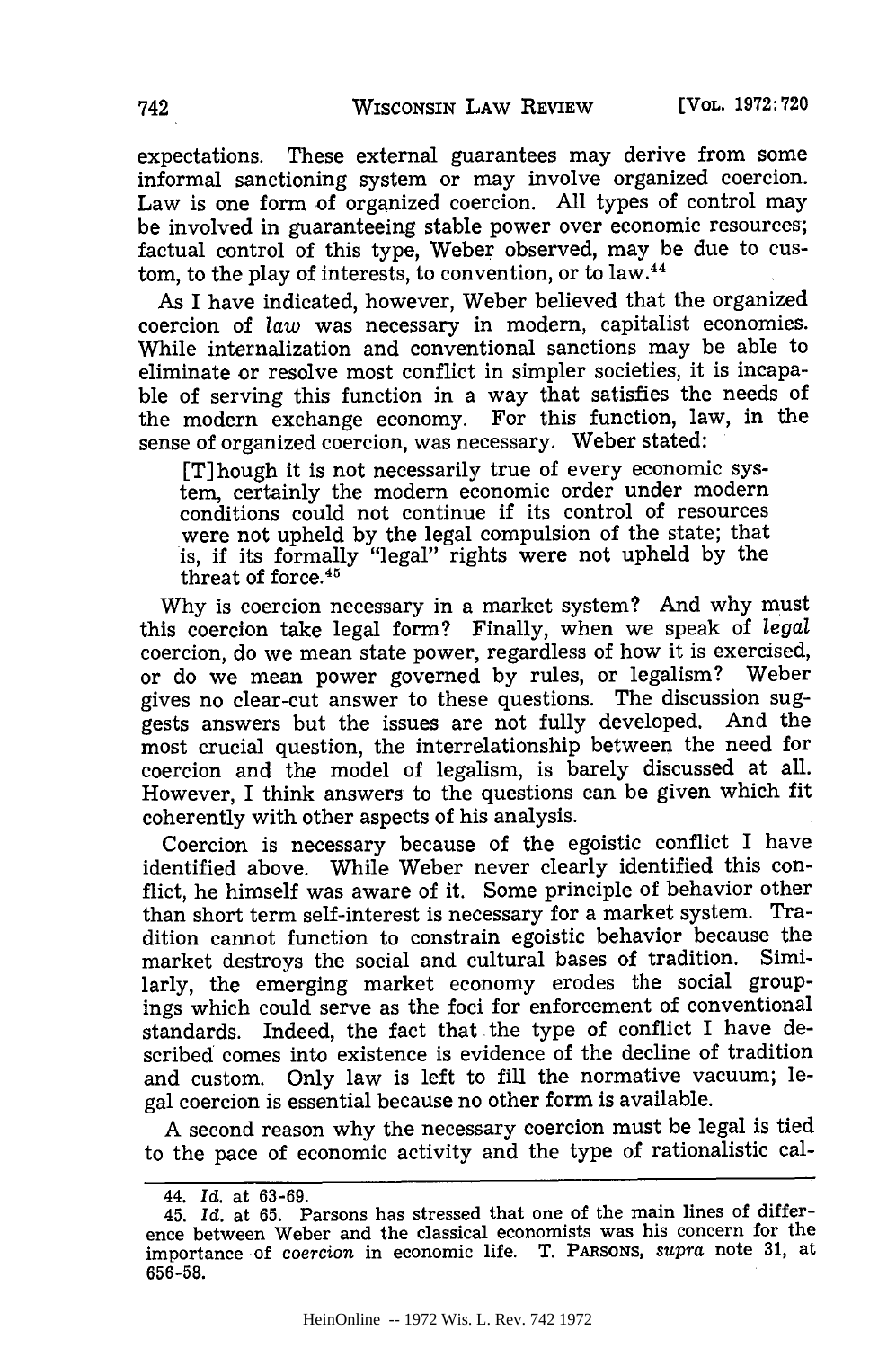culation characteristic of the market economy. It is not enough for the capitalist to have a general idea that someone else will more likely than not deliver more or less the performance agreed upon on or about the time stipulated. He must know exactly what and when, and he must be highly certain that the precise performance will be forthcoming. He wants to be able to predict with certainty that the other units will perform. But given the potential conflict between their self-interests and their obligations, he also wants to predict with certainty that coercion will be applied to the recalcitrant. The predictability of performance is intimately linked to the certainty that coercive instruments can be invoked in the event of nonperformance.

In this context, it becomes clear why a calculable legal system offers the most reliable way to combine coercion and predictability. Here the model of legalism and the model of capitalist dynamics merge. A system of government through rules seems inherently more predictable than any other method for structuring coercion. Convention is inherently too diffuse, and, like custom, was historically unavailable given the market-driven erosion of the groups and structures necessary for effective constraint of egoism. Like Balzac, Weber saw how the decline of family, guild, and Church unleashed unbridled egoism. Pure *power,* on the other hand, is available in the sense that the state is increasingly armed with coercive instruments. But untrammeled power is unpredictable;, wielders of power, unconstrained by rules, will tend not to act in stable and predictable ways. Legalism offers the optimum combination of coercion and predictability.

It is here that the significance of legal autonomy can be seen. Autonomy is intimately linked to the problem of predictability. The autonomous legal system in a legalistic society is an institutional complex organized to apply coercion only in accordance with general rules through logical or purely cognitive processes. To the extent that it truly functions in the purely logical and, consequently, mechanical manner Weber presented, its results will be highly predictable. If it is constantly subject to interference by forces which seek to apply coercion for purposes inconsistent with the rules, it loses its predictable quality. Thus Weber observed that authoritarian rulers (and democratic despots) may refuse to be bound by formal rules since:

They are all confronted by the inevitable conflict between an abstract formalism of legal certainty and their desire to realize substantive goals. Juridical formalism enables the legal system to operate like a technically rational machine. Thus it guarantees to individuals and groups within the system a relative maximum of freedom, and greatly increases for them the possibility of predicting the legal consequences of their actions. <sup>46</sup>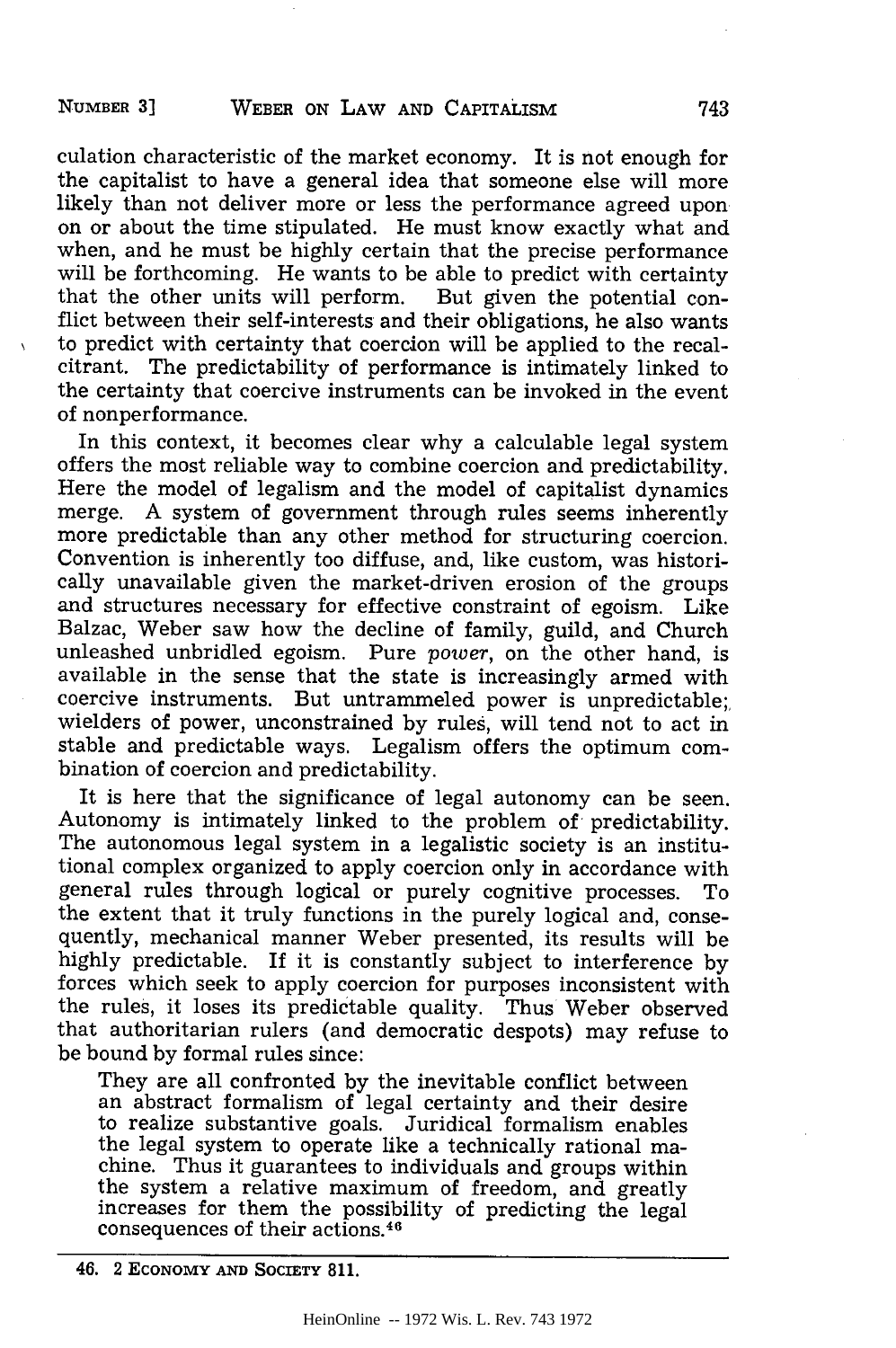Of course, the idea of legal autonomy is a much more complex one than this simplified model suggests. In Weber's work, the emergence of the autonomous legal order is correlated with other important phenomena. An autonomous legal order was essential if certain norms of a certain type were to emerge. Neither theocratic nor patrimonial rulers would allow the development of the substantive norms of economic autonomy contained in the idea of freedom of contract. Only an independent structure of normative order could guarantee these, and only a universal and supreme structure could guarantee that these norms would be adhered to. Thus the legal system had to be autonomous of other sources of normative order on the one hand, and of pure power on the other, and simultaneously control the adverse effects of both for capitalism. At least some areas of social life had to be freed of the bonds of kinship, religion, and other foci of traditional authority, and, at the same time, insulated from the arbitrary action of the state. This required that the state, as legal order, be strengthened, so that it superseded other sources of social control, and at the same time be limited, so that it did not encroach upon areas of economic action. The state was to provide a formal order, or facilitative framework within which free economic actors could operate.<sup>47</sup> Contained in the idea of an autonomous legal or-

47. In his definition of the necessary sociological conditions for capitalism, Weber sketched out a model of law as a "formal order" which facilitates but does not influence economic action. *See generally* 1 *id.* at 63-211. What he called the pure type of capitalist rationality can be seen to be a sociological model for the functioning of the economist's ideal of perfect competition. In it one sees elements of Weber's idea of "law" as an economically neutral structure of state action which is necessary to the effective functioning of a market system. The key to the discussion is the concept of economic rationality. Em-

ploying terminology by now familiar, Weber distinguished two types of economic rationality: formal and substantive. He was primarily concerned with the concept of "formal rationality," which he defined as "the extent of quantitative calculation" that is technically possible and employed in an economic system. *Id.* at 85. Substantive rationality, on the other hand, economic system. Id. at 85. Substantive rationality, on the other hand, refers to the extent to which a given economy satisfies wants as judged by some set of value criteria, of which there are many possible alternative sets. *Id.* at 85-86. "Formal" rationality for Weber appears to have been a value-free "scientific" term in that the presence of this quality could be objectively verified; but appraisal of substantive rationality is purely a function of the specific values of the observer. This terminology would permit a scientific statement such as, "The economic system of  $X$  is more formally rational that that of Y," but it only allows one to say that X is<br>more "substantively rational" than Y as measured from the point of view of a given set of values or social group.

I think Weber here was reaching for ideas that can be found in the contemporary distinction between the efficient allocation and equitable distribution of resources. *See, e.g.,* R. DORFMAN, PRICES **AND** MARKETS (1967). Weber had the idea that a certain form of economic organization would lead to the most "rational" allocation of resources, but recognized that there is no necessary relationship between that state of affairs and a "just" distribution of economic benefits. He made clear that the existence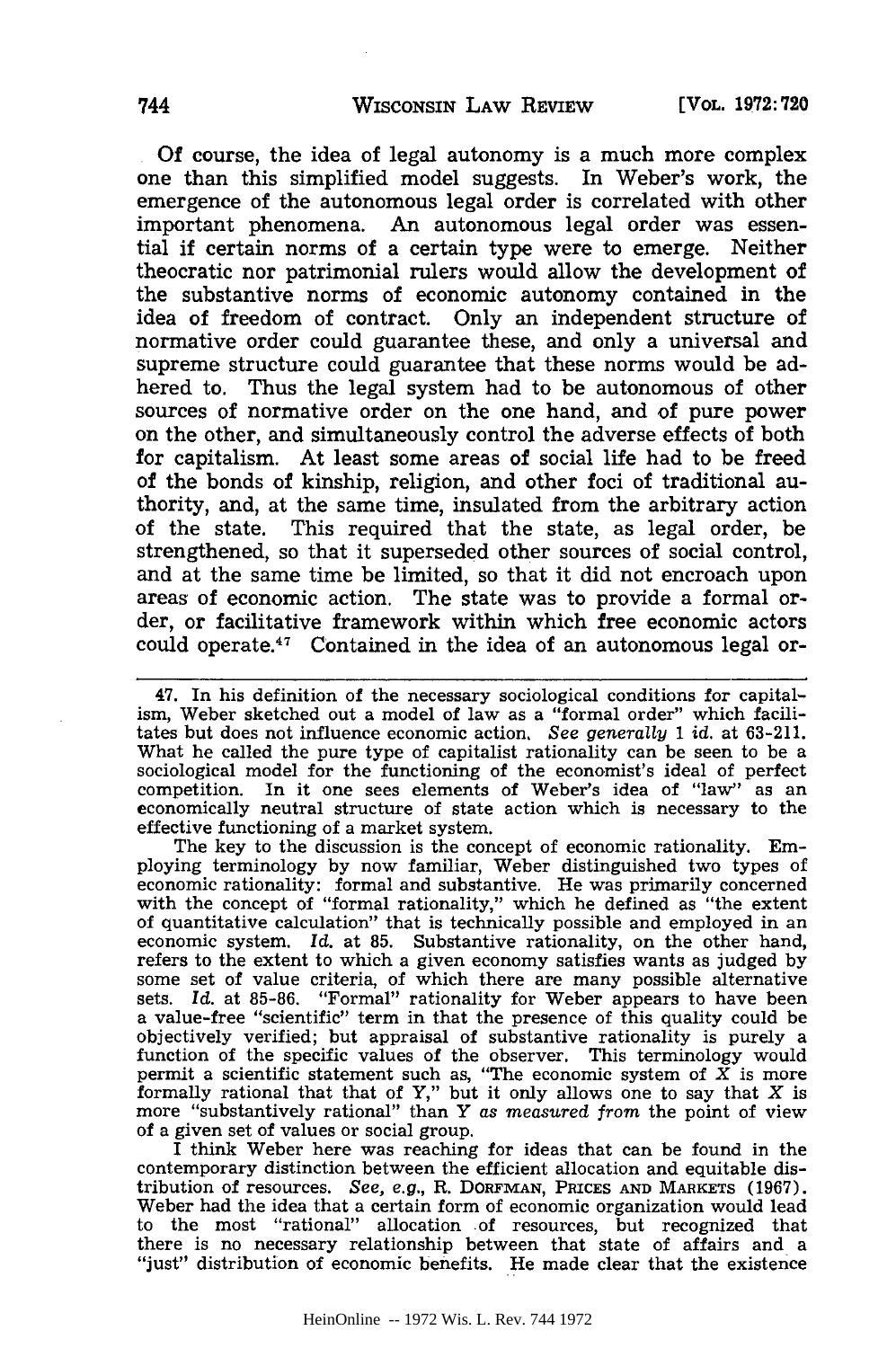der are fundamental paradoxes of the 19th-century idea of the liberal state.<sup>48</sup>

of "formal rationality **...** does not tell us anything about real want satisfaction unless it is combined with an analysis of the distribution of income." **1 ECONOMY AND SOCIETY 109.**

The most rational form of organization seems to reflect the contemporary economist's notion of perfect competition. This interpretation receives support from Weber's specification of the "substantive conditions" necessary for an economic organization to be formally rational: (1) Competition of autonomous market units; (2) absence of any form of monopoly; (3) output of production to be determined by demand of consumers; (4) free labor market and freedom of selection of managers; (5) absence of any substantive regulation of consumption, production or pricing ("substantive freedom of contract"); (6) rational and calculable technology; (7) completely calculable public administration and legal order, and a reliable "purely formal" guarantee of all contracts **by** the political order ("formally rational administration and law"); and (8) differentiation of firm and family. *Id.* at 161-64.

While Weber's discussion lacks the elegance of modern statements of price theory, and includes elements implicit in most neoclassical economic thought, one can see key aspects of contemporary micro-economics and welfare economics in his discussion.

Within this theoretically pure model, law assumes the role of a "formal order," a theoretical concept Weber identified with the laissez-faire state. Id. at **74-75.** "The pure laissez-faire state," he said, "would leave the economic activity of individual households and enterprises entirely free and confine its regulation to the formal function of settling disputes connected with the fulfillment of free contractual obligations." **Id.** at **75.** Under such a system "all *non-human* sources of utility are completely appropriated so that individuals can have free disposal of them, in particular **by** exchange . **. . ."** *Id.* The state confines itself to enforcement of such appropriations (property) or exchanges of them (contract). While legal guarantees of control over resources are not strictly necessary in theory (they can come from convention, custom, or enlightened self-interest) in practice, legal guarantees are necessary under "modern" conditions. *Id.* at **63-69.**

This model leaves all decisions on consumption and production to the autonomous economic actors. The state does not "regulate" economic activity. Weber did not believe that such a situation was empirically possible; he pointed out that law must of necessity substantively affect economic activity, and that the modern state in fact engaged in economic "regulation." **Id.** at **75.** But the notion of a formal order within a system of perfect competition presents a theoretical concept that linked together some of the otherwise disparate strands of the analysis of law.

Weber did not explore the role of "law" in a possible parallel pure model of socialist organization. He really rejected the possibility of a rational economic order under socialism, since he could not imagine how socialist states could develop allocative systems without prices and mar- kets; he assumed that a socialist economy would have to use "calculations in kind," and would not be able to solve problems of allocation since there would be no criteria for the evaluation of the "opportunity cost" of specific uses of capital. *Id.* at **100-13.** Perhaps because he did not see how socialism could be rational in this sense, he did not attempt to construct an ideal-typical model of a socialist system.

48. For a discussion of these ideas see F. **NEUMANN,** sup'ra note **16,** at 22-68. Neumann sets forth the 19th-century German liberal view of the "rule of law," a view which Weber shared to a significant degree. This body of thought was concerned with guaranteeing economic liberty without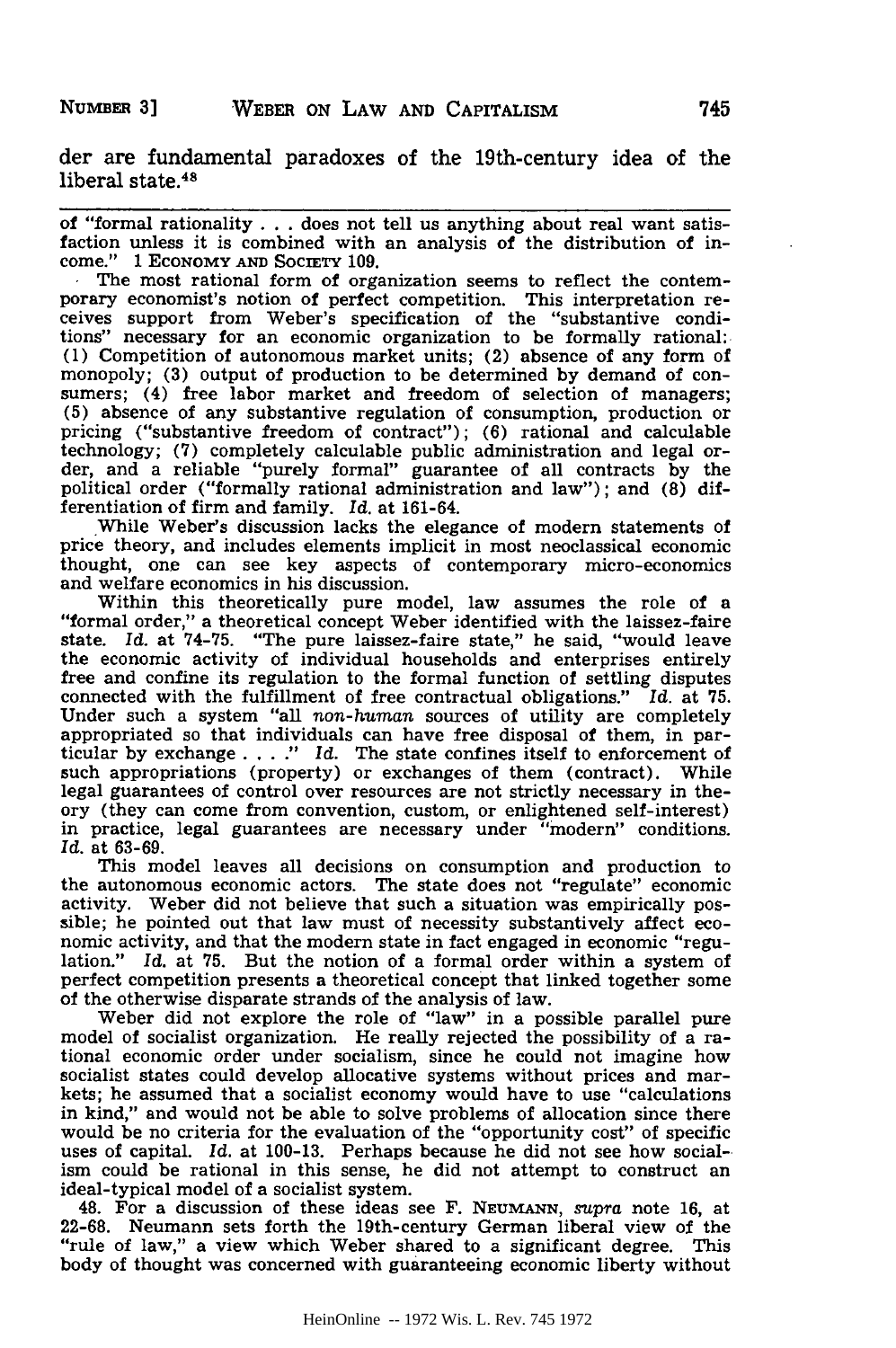## IV. A DEVIANT CASE AND THE PROBLEMS OF HISTORICAL VERIFICATION: LEGALISM AND CAPITALISM IN ENGLAND

Weber's ideal-typical analysis of economy, polity, and law told him that law contributed to capitalism in large measure because of its calculability. Moreover, he stressed that only logically formal rationality, the autonomous legal system with universal and general rules, could guarantee the needed legal certainty. When he tried to verify this historically, the record did not completely support his analysis. This led him to qualify but never really abandon his basic thesis.

In his attempts to struggle with the historical record, Weber pointed repeatedly to aspects of legal life that were important for capitalist development, but inconsistent with a high degree of logical formalism. For example, at one point, he explicitly recognized that there is a potential conflict between legal rationalism of the logically formal type and a legal system's creative capacity to generate the new substantive concepts and institutions required by changing economic situations.<sup>49</sup> He also noted the way in which legal autonomy can frustrate economic expectations.<sup>50</sup> But these insights, which might have caused a more fundamental reappraisal of the model, did not affect his tendency to stress repeatedly the importance of legal calculability, and the identification of calculability with logical formalism.

Since his methods are as important as his theory, it is useful to examine the deviant case that particularly troubled him in this area. This was the problem of English development. Nowhere

49. 2 ECONOMY **AND SOCIETY 688.**

50. *Id.*

necessarily seeking guarantees for political liberty. As a result, thinkers in this tradition sought to create conceptual enclaves within which economic activity could function free from arbitrary interference. Economic action was separated from other types of action, "law" was identified with the model of legalism, and "law" was separated from the state. A special enclave was established for economic action, which was to be governed only by "law" and not by the state. And legalism, expressed through carefully constructed civil codes, was to be primarily limited to governance of economic activity. Economic life could only be governed through the rule of law, and the rule of law was to govern only economic life. The basic postulate of the regulation of economic activity was the maintenance of maximum freedom for economic actors. The state was only to intervene through the construction of a framework for economic activity, but this framework was to be general and neutral. It was contained in codes carefully constructed in accordance with the system of "legal science," so that they could be applied by use of the methods Weber called "logically formal rationality," in which the judge's role is reduced to purely cognitive, and thus highly predictable, tasks. The basic postulates of the free market were built into the machine constructed by jurists of this persuasion. The elimination of any judicial discretion and the banning of any value considerations from lawfinding would guarantee that the autonomous machine would remain autonomous.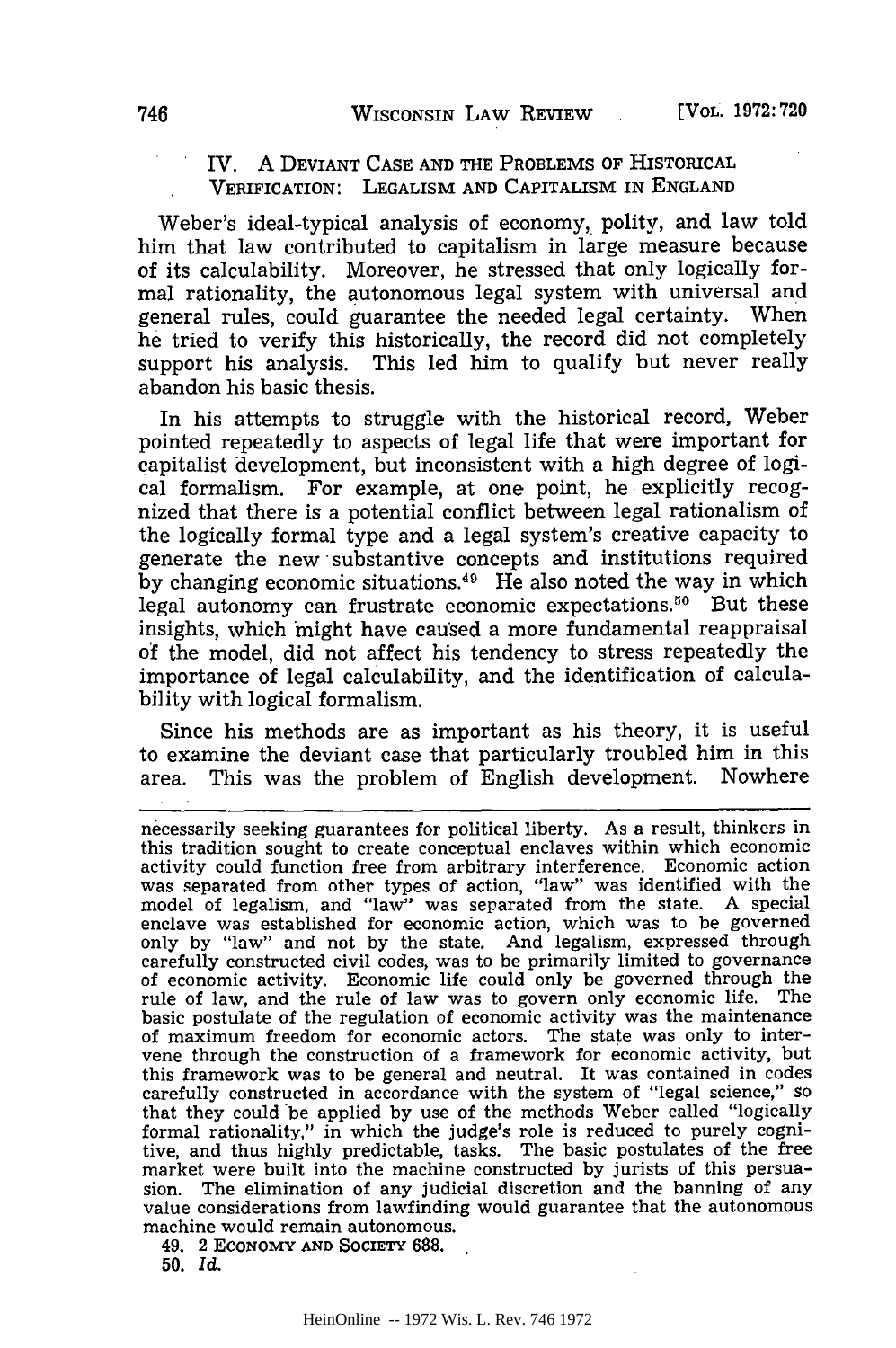**NUMBER 31**

in his sociology of law is the struggle between concept and history, between theory and fact, more apparent than in his attempts to deal with the relationship between the English legal system and capitalist development in England. He returned to this issue several times. His somewhat ambiguous and contradictory discussion of this issue presents a picture of Weber the historian battling with Weber the sociological theorist.

As Weber analyzed the relationships between law and economy in English history, the nation's growth presented two major problems for his theories. On the one hand, England seemed to lack the calculable, logically formal, legal system that he frequently identified as necessary for initial capitalist development. On the other hand, capitalism, once it became established in England, had little, if any, appreciable effect on the rationalization of English law.<sup>51</sup>

From Weber's perspective, the English legal system presented a stark contrast to the continental systems. "[T] he degree of legal rationality is essentially lower than, and of a type different from, that of continental Europe." $52$  In its "fundamental formal features" the English system differs from the judicial formalism of the continental system "as much as is possible within a secular system of justice . **.** . **-53** Nevertheless, capitalism had first emerged in England, and England was undoubtedly a formidable capitalist regime.<sup>54</sup>

These findings presented several logical possibilities. First, they could refute the notion of any systematic relationship between law and economy. Second, they might suggest that the ideal type of logically formal rationality did not focus on the truly important features of legal life in economic development. Third, they might indicate that England was in some way an exception to an otherwise historically valid set of generalizations. In his discussion of the "England problem," Weber adopted all three of these mutually inconsistent positions.

In a series of brief and contradictory passages, Weber suggested all of the following hypotheses: (1) The English legal system offered a low degree of calculability but assisted capitalism by denying justice to the lower classes.<sup>55</sup> (2) England was unique in that it achieved capitalism "not because but rather in spite of its judicial system." The conditions allowing this, however, did not prevail anywhere else.<sup>56</sup> (3) The English legal system, while far from the model of logically formal rationality, was sufficiently cal-

**56.** 2 *Id.* at 814.

<sup>51.</sup> *Id.* at 892.

<sup>52.</sup> *Id.* at 890.

<sup>53.</sup> *Id.* at 891. 54. 3 *Id.* at 977.

<sup>55. 2</sup> *Id.* at 814; 3 *id.* at 977.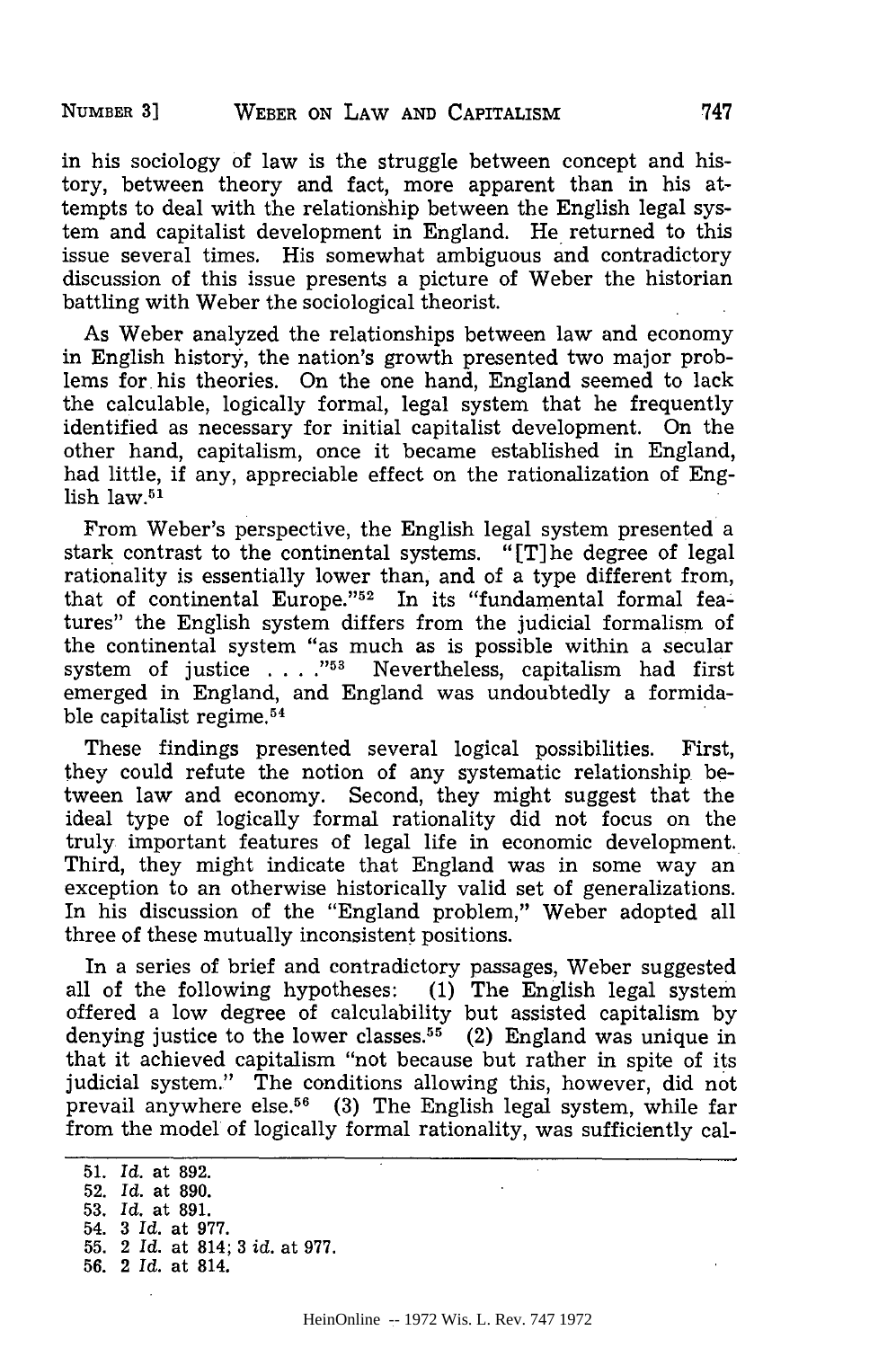culable to support capitalism since judges were favorable to capitalists *and* adhered to precedent.<sup>57</sup>

If these contrasting positions indicate that Weber had no clear image of English history in mind, they also reflect his concern with the issue of legal calculability and his tendency to equate it with one mode of legal thought-a mode of thought which clearly was not well developed in England. His constant temptation was to maintain the key importance of calculability, and deal with England either as an exception to the theory that legal calculability and capitalism are related, or as an exception to the idea that logically formal rationality and calculability necessarily go together. Although clearly aware of other possible economically relevant dimensions of English legal life, class control or substantive rules for example, he returned time and again to the feature that his underlying model told him was crucial. His last statement on the issue adopted the third position, thus maintaining the importance of *calculability* while sacrificing the centrality of logically formal rationality with its emphasis on logical techniques as a means to guarantee autonomy. But this position is basically consistent with the overall analysis, since a system controlled by capitalists will presumably be quite predictable, at least from the capitalists' point of view.<sup>58</sup> Since Weber thought such capitalist control was rarely possible, he did not see the English situation as a threat to the basic model. Moreover, the English judiciary was to a significant degree independent of the state, so that autonomy in this sense remains part of the model. Because of this latter aspect of English legal life, some observers have argued that England did develop a truly "rational" legal system before the rise of capitalism, and that the major flaw in Weber's analysis was the false distinction he drew between English and continental law.<sup>59</sup>

## V. **LEGALISM AND THE LEGITIMIZATION** OF CLASS DOMINATION

Up to this point, "capitalism" has been presented as a vague abstraction. While Weber thought that capitalism was in some ways the most rational possible economic system, $60$  he was no apologist for it. He could be scathingly critical of the moral effects of this system. These criticisms can be seen in several points; they emerge clearly in another part of the sociology of law where Weber takes up an issue raised by Marx: the role of legalism in legitimizing capitalist domination.

Legalism served more than purely economic functions under

**<sup>57. 3</sup>** *Id.* at **1395.** *See* also **THE** RELIGION OF **CHINA** 102.

**<sup>58.</sup>** *See* Guben, The "England Problem" and the Theory of Economic Development, Yale Law School **Program in** Law and Modernization, Working Paper No. 9 **(1972).**

<sup>59.</sup> Id.

<sup>60.</sup> *See* note 47 supra.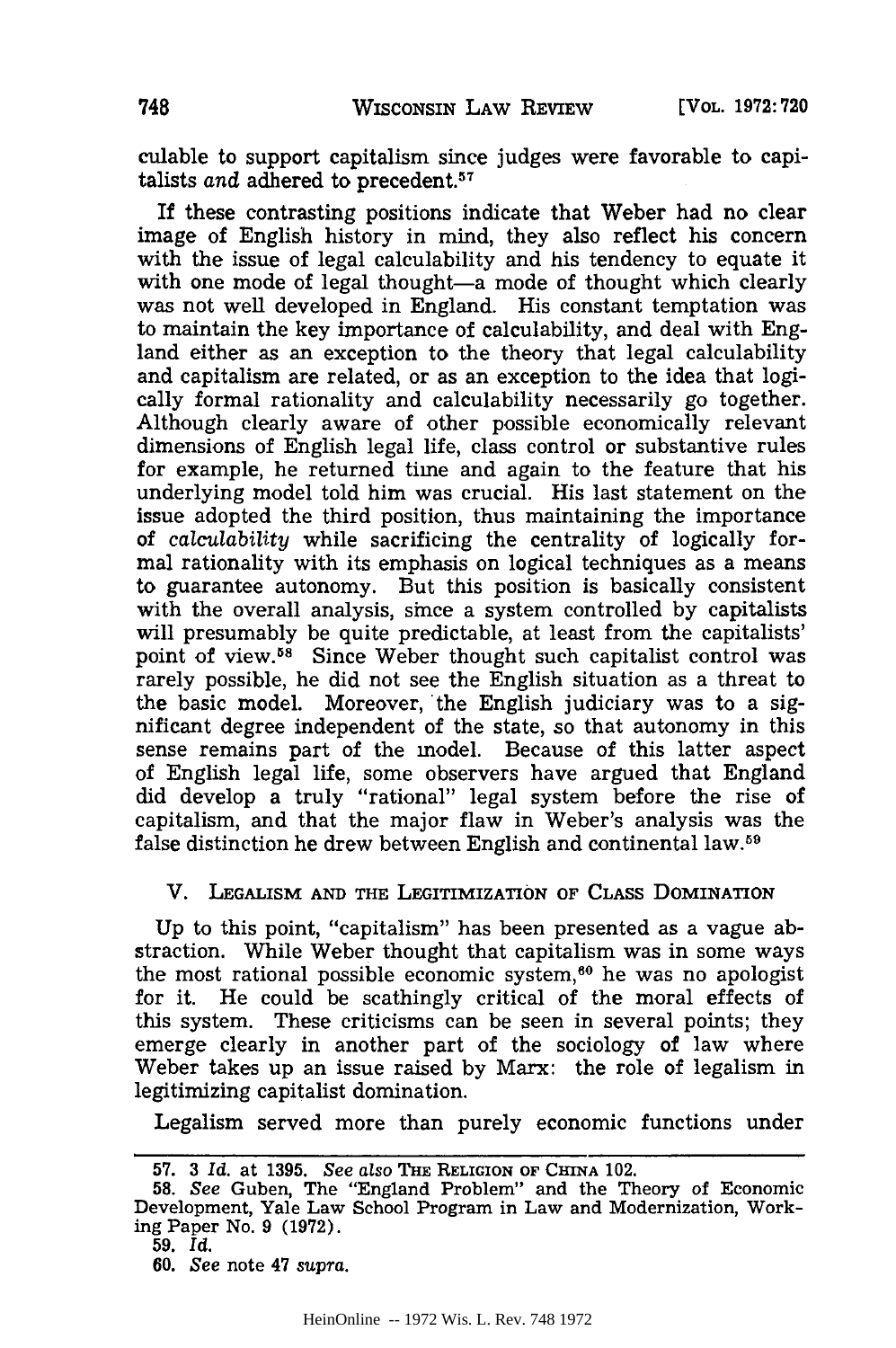capitalism. Weber showed how the idea of an autonomous legal system dispensing formal justice legitimizes the political structure of capitalist society.

Legalism legitimizes the domination of workers **by** capitalists. The relationships between law, the state, and the market are complex. Legalism, while seeming to constrain the state, really strengthens it, and while the system guaranteed formal equality, it also legitimized class domination. Legalism strengthens the state **by** appareritly constraining it, for the commitment to a system of rules increases the legitimacy of the modem state and thus its authority or effective power. And as the liberal state grows stronger, it reduces the hold of other forces on the development of the market. This strengthens the position of those who control property, since market organization increases the effective power of those individuals and organizations that control economic resources. **"[B]y** virtue of the principle of formal legal equality **. . .** the propertied classes **. . .** obtain a sort of factual 'autonomy' **. . . .,"** Weber observed.61

**He** believed that these effects of legalism stem from the fundamental antinomy between formal and material criteria of justice, and the negative aspects of purely formal administration of justice under modern conditions. Formal justice is advantageous to those with economic power; not only is it calculable but, **by** stressing formal as opposed to substantive criteria for decisionmaking, it discourages the use of the law as an instrument of social justice. In a passage reminiscent of Anatole France's famous quip that the law forbids both rich and poor to sleep under the bridges of Paris, Weber observed:

Formal justice guarantees the maximum freedom for the interested parties to represent their formal legal interests. But because of the unequal distribution of economic power, *which the system of formal justice legalizes,* this very freedom must time and again produce consequences which are contrary to  $\ldots$  religious ethics or  $\ldots$  political expediency.<sup>62</sup>

Formal justice not only is repugnant to authoritarian powers and arbitrary rulers; it also is opposed to democratic interests. Formal justice, necessarily abstract, cannot consider the ethical issues raised by such interests; such abstention, however, reduces the possibility of realizing substantive policies advocated by popular groups.<sup>63</sup> Thus, certain democratic values and types of social justice could only be achieved at the cost of sacrificing strict legalism.6 4 Weber also pointed out that formal legalism could stul-

**<sup>61.</sup>** 2 **ECONOMY AND SOCIETY 699.**

**<sup>62.</sup> Id.** at **812.**

**<sup>63. 3</sup>** *Id.* at **979-80.**

<sup>64.</sup> *Id.* at **980.**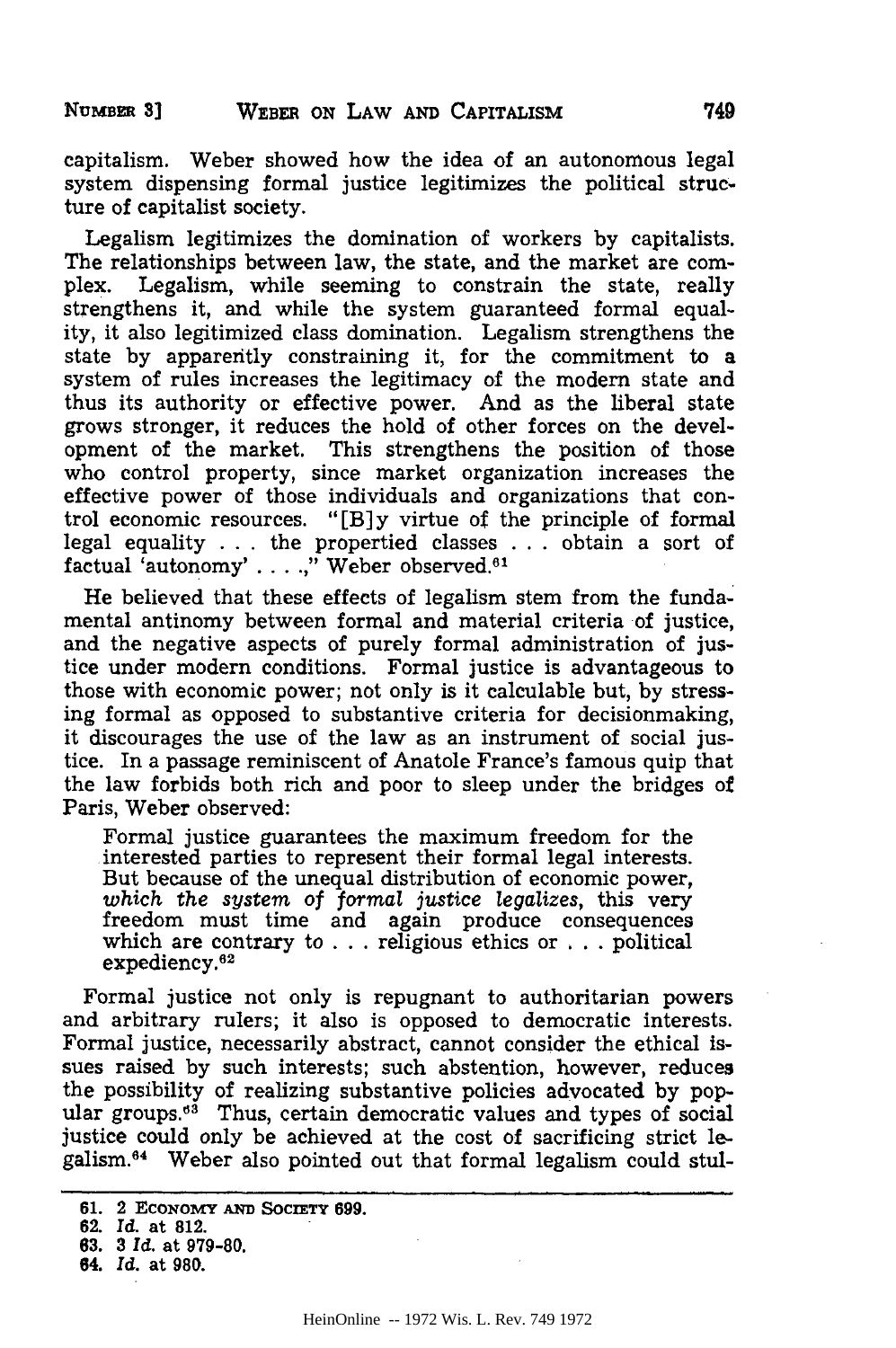tify legal creativity, and that legal autonomy could lead to results opposed to both popular and capitalist values.

## VI. **WEBER'S METHODOLOGY AND PERSPECTIVE**

As the foregoing discussion has made clear, Weber approached the problem of law in society and economy from a perspective that was holistic, historical, and comparative. The basic structure of his analysis identified key features of society .and economy and indicated how law is related to these distinct yet interrelated spheres of social life. The ideal-types of law, economy, and polity gave him tools by which he could make sense of the historical record; "law" was seen as the result of the interaction of many forces, and at the same time as a distinct structure which contributed independently to the shape of society.

Weber not only used these methods to show how legalism developed in Europe; he also employed them to analyze why the form and substance of modern law did not emerge in other great civilizations. An example of this, which vividly illustrates perspective and method, can be seen in his discussion of why the Chinese legal system failed to develop true freedom of contract and the concept of the corporation-two related and essential elements of modern law.

Weber believed that the legal concept of the corporation had made an important contribution to capitalist development in Europe. Comparative analysis showed that this concept had not emerged in China, and that this fact had. consequences for Chinese economic development. He then sought to explain why China had never developed the corporate concept.

The concept of a corporation as a legal person has two elements. First, it implies free contractual relations between legally recognizable entities. Second, it asserts that groups may enter into such relations. Weber showed how Chinese political organization and social structure discouraged the development of this legal idea.

.Social structure discouraged the rise of contractual relations. Unlike Europe, Chinese society was rigidly organized on a kinship basis. Weber had observed that kinship organization discourages the resolution of disputes through law, that is, through bodies of rules enforced by autonomous decisionmakers. The decline of kinship organization had been an important factor in the rise of forms of contractual organization in Europe; the continued strength of these groups in China discouraged the rise of specifically contractual forms of relationships. Moreover, Chinese political organization discouraged the formation of legally recognized groups. While the political systems of Rome and medieval Europe had encouraged the rise of autonomous corporations, the Chinese patri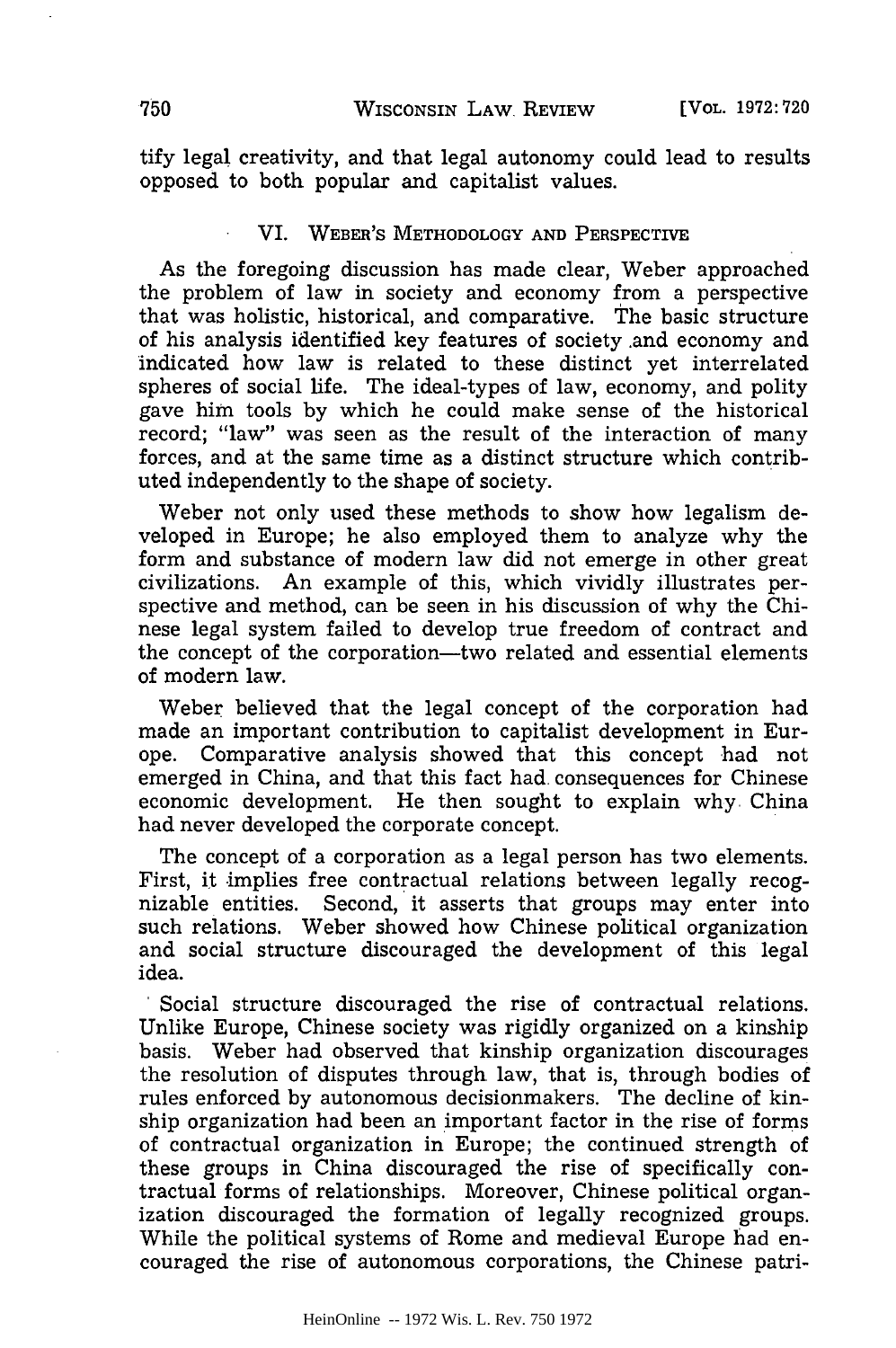monial state discouraged all such association, which would have threatened its hegemony. For these reasons, the idea of a corporation as a legal "person," as well as the related concept of limited liability, failed to develop in China.

Weber recognized that purely economic factors contributed to this situation for, as a result of prevailing economic attitudes and organization, there were no strong forces in China pressing for some type of legally recognized corporate form. But this was only significant in light of other factors; Chinese legal development-or rather the lack of it-could not be attributed to any one factor, but had to be seen as the result of the interaction of all these separate features of the society.<sup>65</sup>

The same holistic approach was applied to the study of corporate law in Europe. No single feature of European society explained why European law solved the crucial problem of developing a concept of juristic personality. Political, social, and economic factors, as well as autonomous developments within the law itself, were all seen as contributing to this crucial, and uniquely Western, breakthrough. From this analysis it should be clear that even the most technical legal ideas had to be understood in the context of a multidimensional perspective on law in society, a perspective which emerged out of, and was confirmed by, careful comparative study.

#### VII. CONCLUSION

My restatement of Weber's work has necessarily been brief and abstract. I have been unable to present all the complexity of the argument, and have merely suggested the historical analysis by which Weber showed how legalism emerged in Europe, and the comparative research through which he tried to show why other major civilizations failed to develop legalism.

Yet I hope I have suggested that historical and comparative analysis were central to Weber's discussion. As I indicated at the beginning of the essay, Weber's principal task was historical. As Roth has put it, Weber saw sociological concepts as "Clio's handmaiden,"<sup>66</sup> as a tool by which to conduct historical and comparative research. Ideal-types and theories of the sort I have set forth here are devices with which to examine specific historical events. They are, additionally, necessarily limited in their utility to the problems the researcher is addressing. The ideal-type is not a universal theory of society, although it may be used to construct one.<sup>67</sup> Weber's legal ideal-types were constructed to deal with the problems he was investigating, and may not mechanically be employed in other contexts.

**<sup>65.</sup>** 2 *Id.* **at** 726-27.

**<sup>66.</sup>** Roth, *Introduction* to **1** *id.* at xxxi.

<sup>67.</sup> *See* Weber, *Objectivity in Social* Science *and Social Policy,* in **THE** METHODOLOGY OF THE SOCIAL SCIENCEs 50-112 (E. **SHILS** & H. FINCH ed.-1949).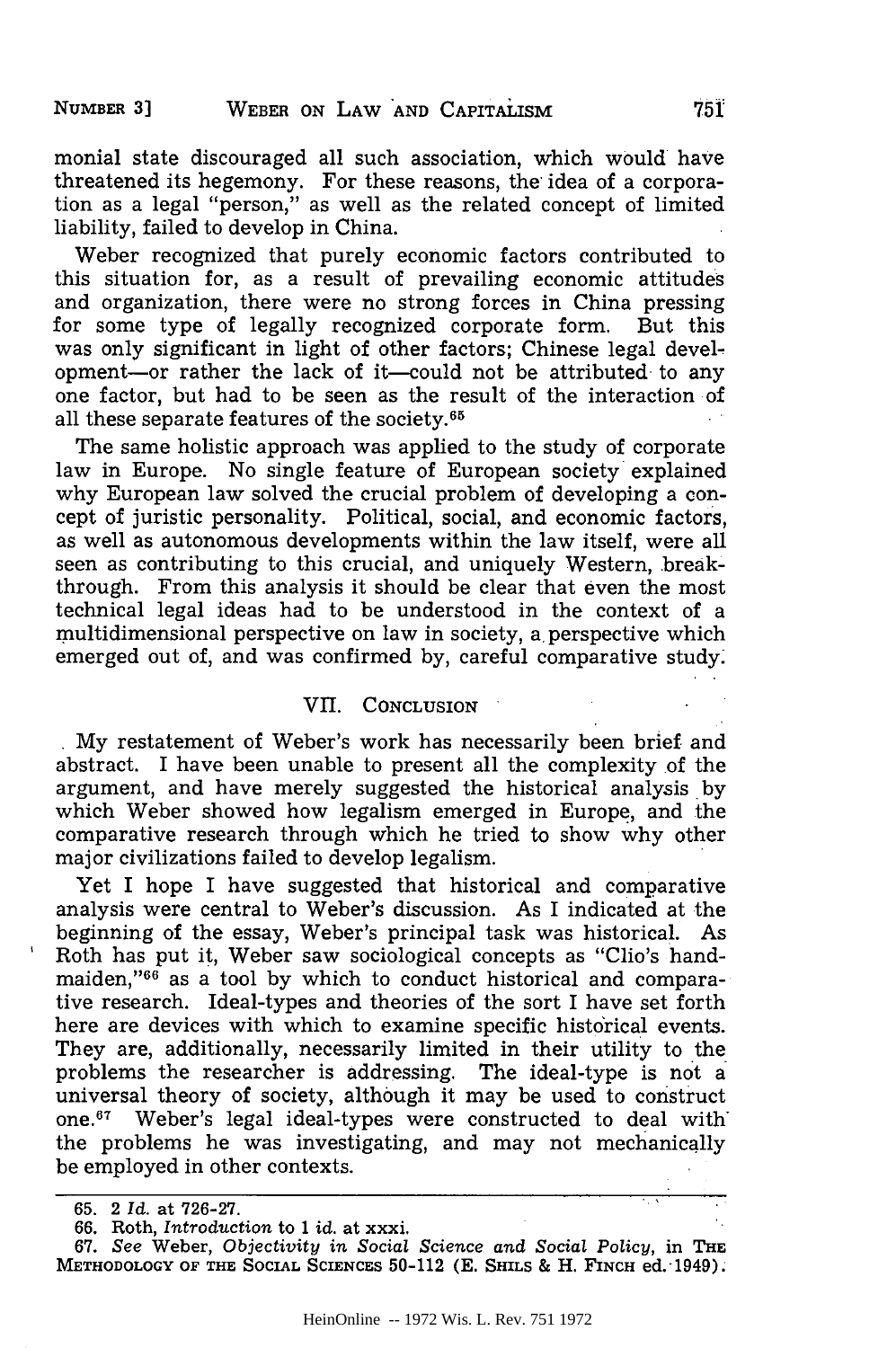**If** this fundamental tenet of Weber's analysis is kept in mind, contemporary authors will be in a better position to evaluate his work and its contribution to current research. In other words, it will be possible to use Weber without abusing him.

There is no doubt that a fuller understanding of Weber's theories will help contemporary scholars continue the task he himself was engaged in: the analysis of the role of law in the rise of capitalism. As my discussion of the deviant case of England suggests, that task is far from completed. Undoubtedly, Weber's typologies of law, domination, and capitalism will help to further unravel these issues of European and English social and legal history. However, as my reconstruction has indicated, the particular concepts he used in setting forth the "types of legal thought" may create more confusion than clarity, and we may wish to employ more detailed and precise measures for comparative historical studies of legalism.

Even more caution should be exercised in applying Weber's typologies to the contemporary world.<sup>68</sup> The conditions of contemporary development, or modernization, differ substantially from those prevailing in the period which Weber studied. Many of the elements of his typologies are not found in contemporary developing states. For example, Weber's entire theory of the economic role of law was, as I have noted, tied to a competitive market in which the participants all had relatively limited economic power.69 Such conditions are the exception, not the rule, in the Third World. Similarly, the model of the state and its economic role was closely related to 19th-century laissez-faire ideas.70 Once again, caution is needed in approaching contemporary problems in terms Weber found appropriate for historical research.

It should not be forgotten, moreover, that even for Weber and the period he examined, these ideal-types were only that. They were intellectual constructs to be employed for heuristic purposes. None of these pure types can be found in the real world; no legal system is purely logical, formal, and rational, and no state rests its legitimacy purely on the rationality of its legal enactments. History constantly escapes from the neat boxes in which theory wants to trap it.

Finally, we may want to question Weber's emphasis on the formal qualities of modern law, a perspective which understates its purposive or instrumental qualities.<sup>71</sup> Influenced perhaps by the

**<sup>68.</sup>** For a detailed discussion of these problems see Trubek, *supra* note 1.

**<sup>69.</sup>** See note 47 *supra.* **70.** *See* notes 47-48 *supra.*

**<sup>71.</sup>** This point has been made by Roberto Mangabeira Unger in a lecture given on Weber at Harvard Law School in 1972. *See also* R. UNGEr, supra note 31. For a discussion of the relevance of legal instrumentalism as a criterion of "modernity" see Friedman, *On Legal Development, supra* note **1.**